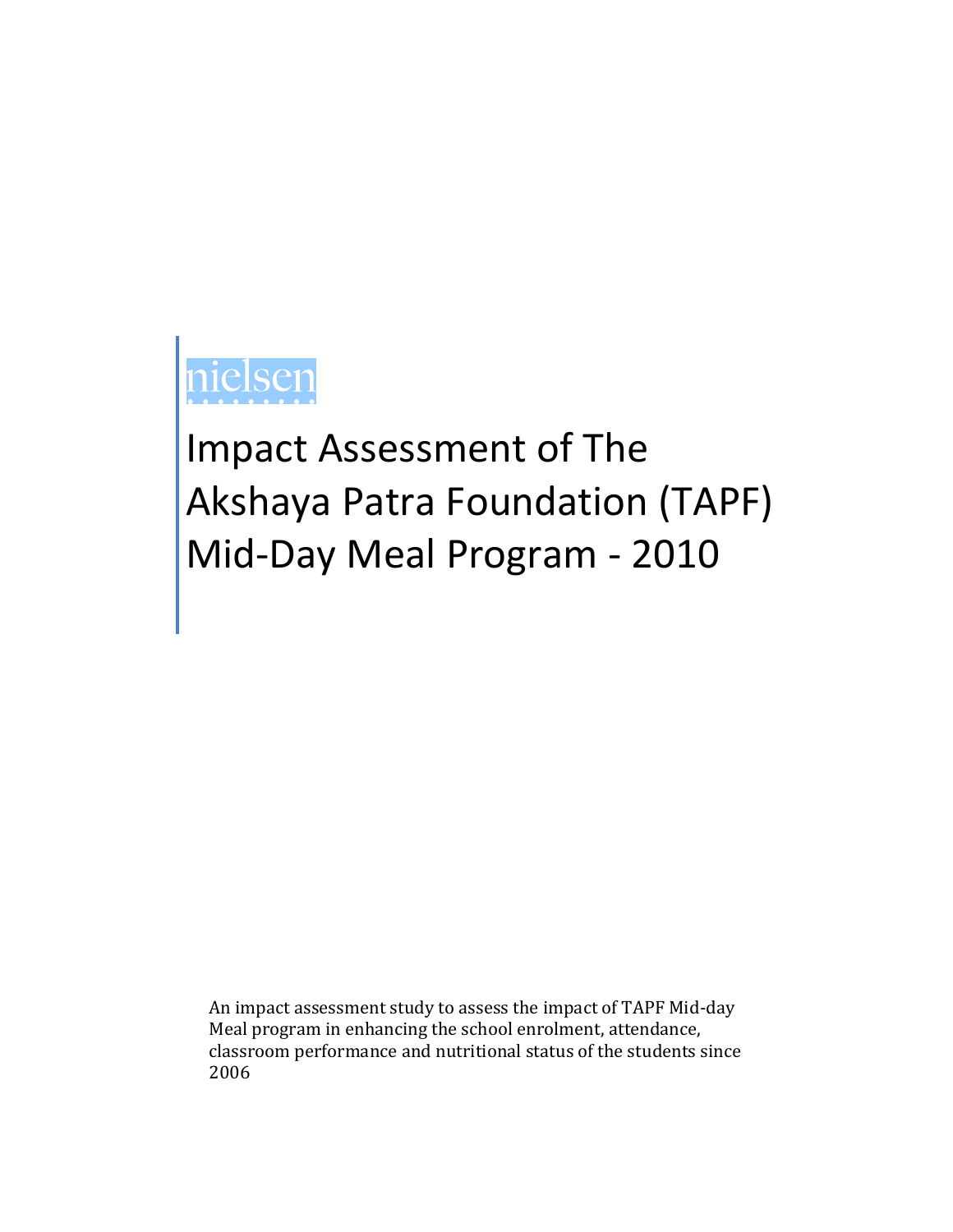

### PURI, NAYAGARH, BHILAI & **GUWAHATI**

**Impact Assessment of (TAPF) Mid-Day Meal Programme - Round III**|1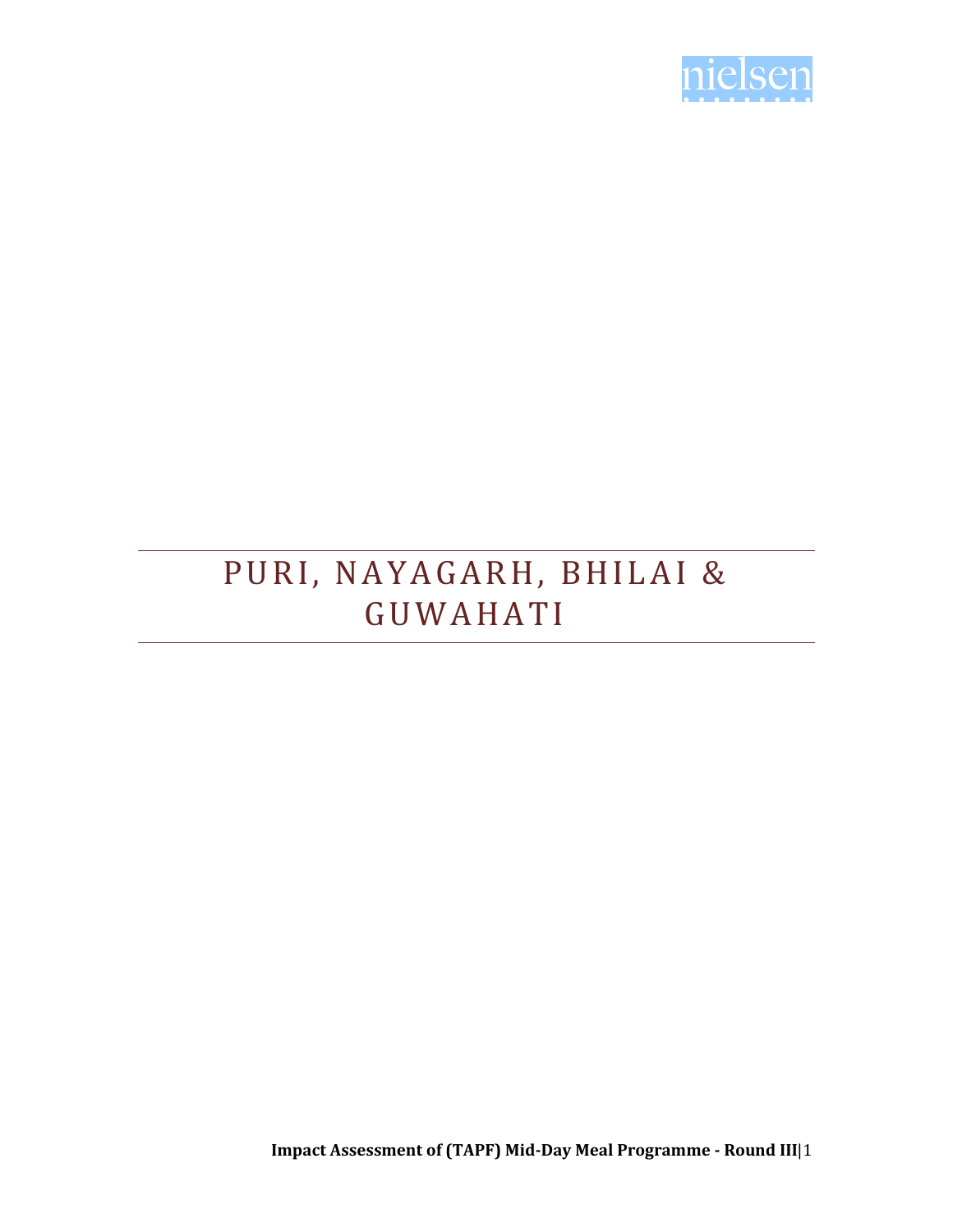

The Akshaya Patra Foundation (hereafter TAPF) a secular charitable organization based in Bangalore started school meal program since 2000 as a pilot project in Bangalore. This was an effort made in direction to expedient its vision that **"No child in India shall be deprived of education because of hunger"** for under privileged children to end hunger and facilitate education.

In order to see effectiveness of the program ORG Centre for Social Research (a division of ACNielsen ORG-MARG Pvt. Ltd.) has conducted an impact assessment study to assess the impact of TAPF Mid-day Meal program in enhancing the school enrolment, attendance, classroom performance and nutritional status of the students since 2006. In this series a study was conducted in 2008 and now in 2010. A brief note on the findings for the four locations is below.

### **I. PURI:**

**Study coverage:** 20 schools were covered, 495 household were interviewed, Anthropometrics measurements (class I- VIII) were taken of 495 students, 75 Student's interviewed (Class VII – X), and 20 in depth interview was done with sample school Head master/ Head mistress other senior teachers to document their perception on this program.

**Impact on Enrolment:** A comparison was made on the impact on enrolment for three academic years i.e. 2006-07, 2007-08, and 2008-09. An overall growth of 15.3% was recorded in primary school (class  $1 - 5$ ). Across the gender; this growth was more within female students (18%) compared to male students (12.8%). In case of upper primary (class 6-7) the overall growth stands to be at 12.9%. In this case also the female students (15.5%) performed better compared to male students (10.3%). In case of secondary school (class – 8) the overall growth in the total enrolment rate was recorded to be 11%. The female students and the male students registered growth of 14% and 6% respectively.

**Impact on Dropout rate:** A cohort analysis for the last 5 academic years was undertaken to study the dropout rate among the students. The findings doesn't shows any significant improvements in the dropout rate as the figures stand 11.6% for boys, 11.3% for the girls in the academic year 2006 and the figures were 12.8% for boys, 15.5% for girls in the current academic year.

**Impact on attendance rate:** A visible impact on attendance rate was seen among the students class I- VII when compared for the last 5 academic years.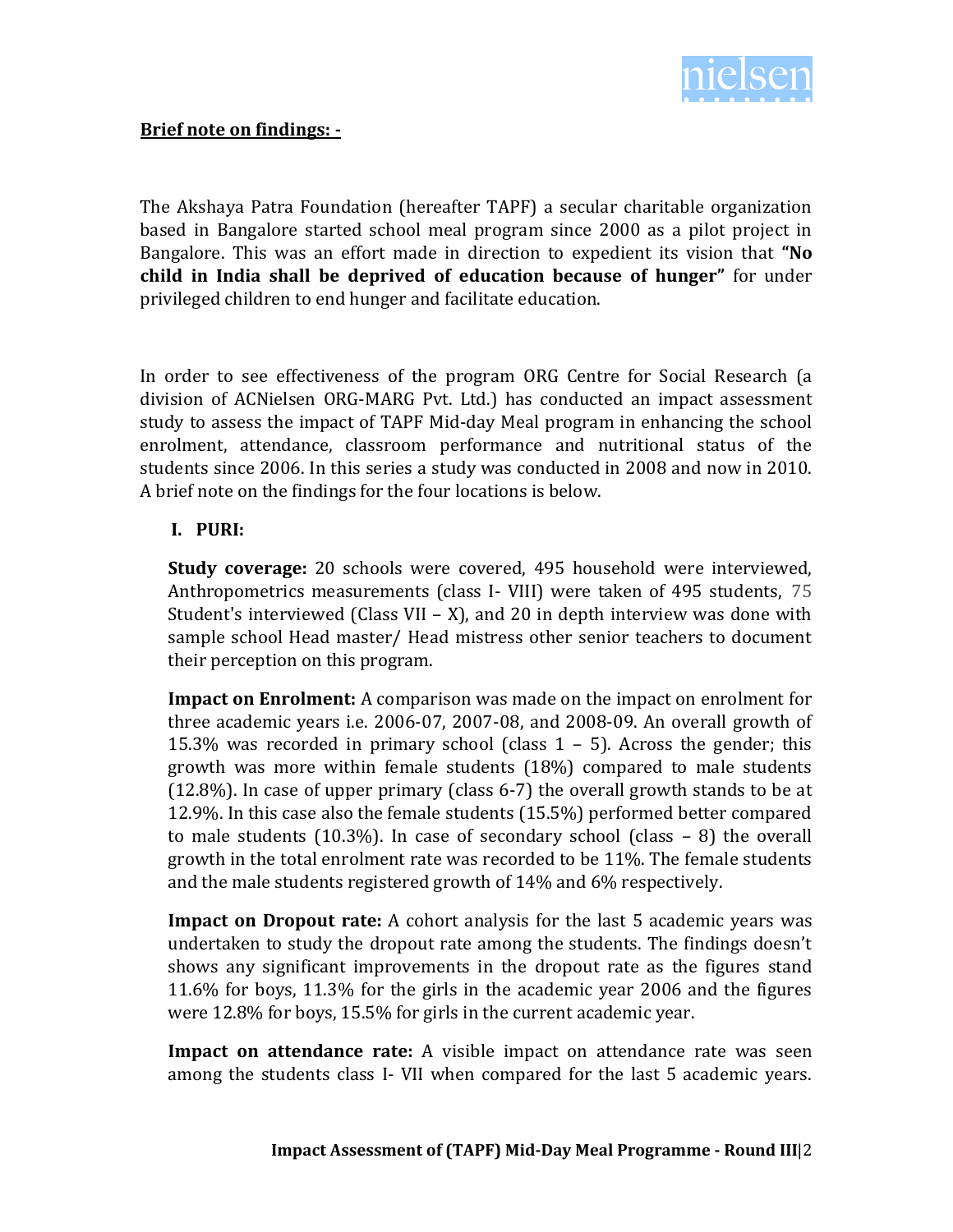

The attendance rate among the male student and female students was 71.8% and 73.3% respectively in the year 2005 which recorded improvement year by year and was 83.1% and 86.7% for male and female students in the academic year 2009.

**Impact on Scholastic Performance:** There wasn't significant improvement recorded on scholastic performance of the students compared to previous academic years. Repetition rate for the boys and girls was recorded 7.1% and 5.8% respectively for the academic year 2007 which was slightly on the higher side in the academic year 2009 as this percentage was reported to be 10.8% and 8.8% for boys and girls respectively. There wasn't much change recorded in the performance of the students in their annual examination in the last 2 years.

**Impact on Nutritional status:** Compared with the previous data of 2006 the nutritional status showed marginal improvement in 2010. There was slight decline (2%) in the number of underweight students. None of the surveyed schools were reported of providing De-worming tablets, Iron tablets, and Vitamin A supplements. Nutritional status remained almost similar (slight decline recorded) across the gander as the figures of underweight boys and girl student were 48.3% and 41.1% in the academic year 2006 which was reported to be 43.5% and 38.6% for boys and girls respectively in the academic year 2010. More specifically the number of students reported underweight were more in primary school (42%) than compared to secondary school (29%).

### **Teacher's Perception: "Impact of TAPF"**

Around 85% of headmasters / headmistress / teachers perceived improvement in the attendance rate post TAPF mid-day meal program. Majority (80%) of these respondents opined of improvement in the enrolment rate. Close to 80% of the respondents believed that enrolment for the girl child has also improved due to MDM. Around 75 percent of teachers felt classroom performance has improved post mid-day meal and majority of teachers felt (80%) impact of TAPF on extracurricular activities too. Around 60 percent of these respondents reported positive impact of TAPF mid-day meal on the health of the students.

On the quality and quantity of the food being served almost all HM/ Teachers opined of adequate quantity of food being served and no instances of any shortage in the last six months. Majority (75%) of the respondents reported the MDM as always clean and hygienic food and around 85 percent reported the food as extremely nutritious. Close to 70 percent found the food as always tasty and all the respondents informed of food being hot at the time of being served.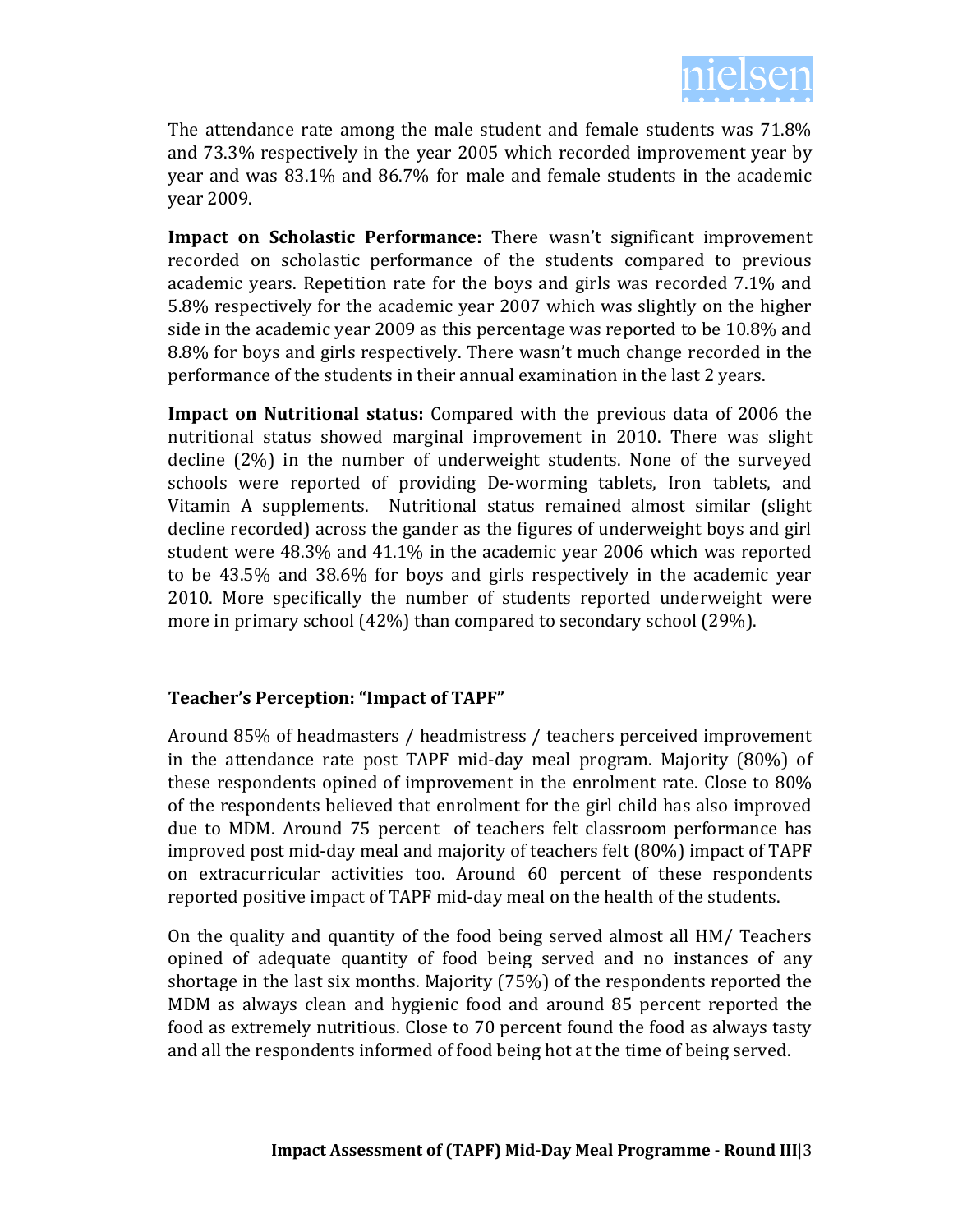

### **Perception of students (Secondary and Upper Primary Schools)**

All students reported of having MDM. At least 1 in four students do not have their breakfast before coming to school. Taste of MDM was reported to be an area of concern. Nearly 40% students reported skipping the meal once in few days because they do not like the taste. Many of these students opined that the current menu should be changed. Analysis on prompt question asked with reference to Midday meal, statements like enjoying eating with my friends (90.6%, 79.1%), save time for my parents (68.8%, 53.5%), and it is an added attraction (59.4%, 44.2%) were found to be the prominent response from the students. [% is in order of boys and girls respectively]

### **Demographic & Socio-economic Profile:**

Close to 98 percent of all sample students were reported to be Hindus. Around 43 percent students were staying in *kachcha* houses. With reference to the literacy level of the parents around 9% father and around 18% mothers reported to be Illiterate. Around 26% father and 36% mother completed education only up to primary or lower than that. The Occupation profile of parents was reported to be as follows. Around 25% fathers were reported as non-agricultural wage labour, 22% were engaged as agriculture/farmer, 20% were engaged as Petty trader/ hawker / retail business. Majority (82%) of the mothers were reported as house wives. Around 58 percent of all sample households reported a monthly income less than Rs. 3,000/m. and close to 26 % was in between Rs. 3,000 – 4,999/m.

### **Perception of the parents on TAPF Mid-day meal program:**

More than 80% of the parents were aware of TAPF Midday Meal program. About 73% of the respondents reported regular intake of TAPF Midday Meal by their ward, others reported irregular intake. Most of these parents (23%) reported that the taste of food is the major hindrance for regular intake of mid-day meal. Around 55% parents opined clean and hygienic food is being provided in school and around 57% felt adequate quantity of food being served in school. Only around 40% of the parents felt that MDM is an additional attraction for the children to go to school. More than 80% of the parents denied any impact of MDM on the child's appetite & health. Close to 70% parents did not feel that TAPF MDM has improved the performance of their child.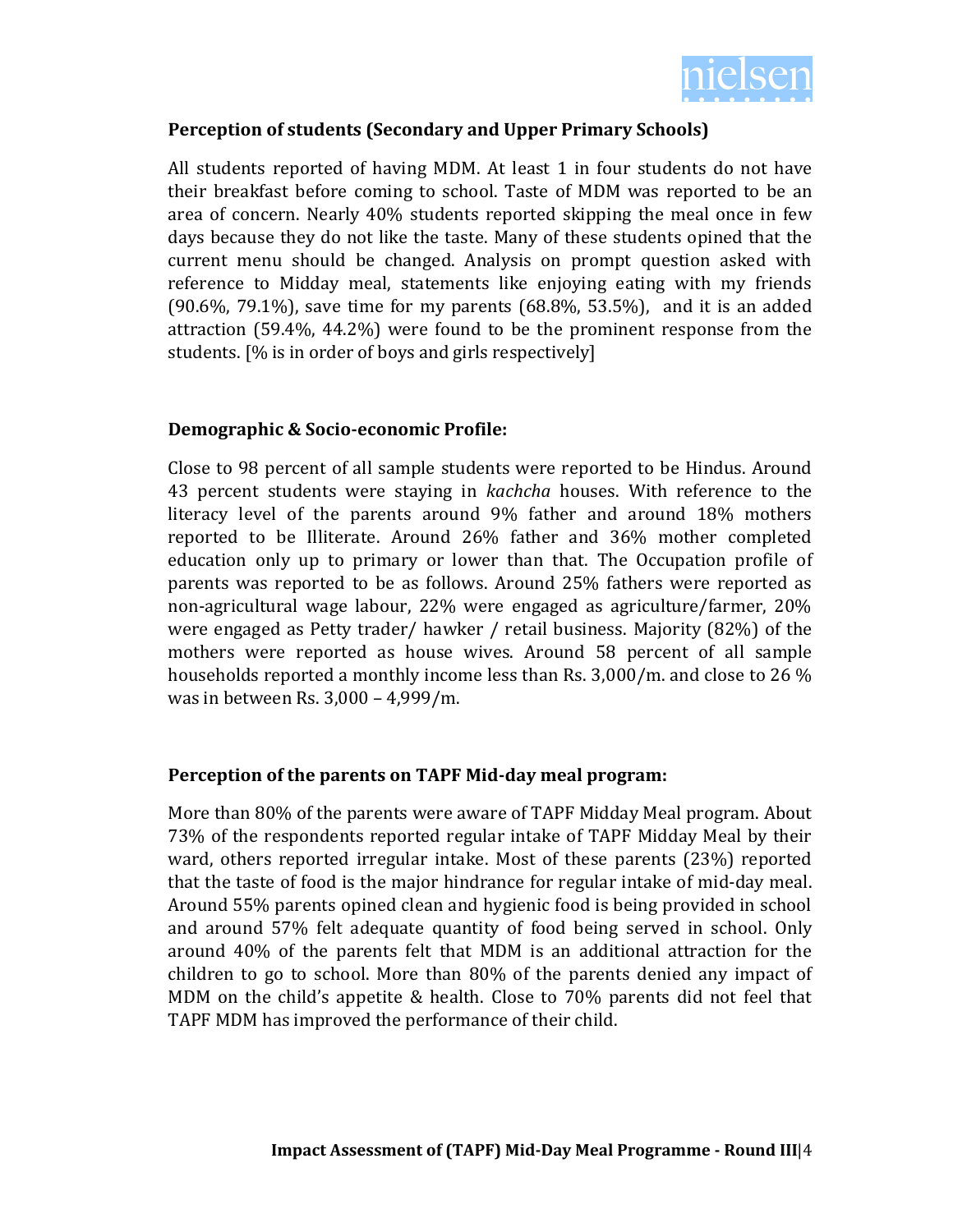

### **Conclusion:**

TAPF mid-day meal has shown positive impact on school enrolment. Retention / dropout rate have not shown any significant improvement. The program has raised average school attendance significantly. Enrolment and attendance for the girl child has also improved. Impact of mid-day meal program was not significant on classroom performance and nutritional status of children. Instance of occasional skipping of the meal was also reported, mainly for secondary school students. HM / Teachers were found satisfied with the program. Awareness level across parents were found as low,

Menu planning considering local taste and culture etc. was reported as an area of concern by both students and teachers. Changes in menu and inclusion of milk (35.7% parents) were found as the major suggestions received across different quarters.

### **II. NAYAGARH:**

**Study coverage:** 20 schools were covered, 412 household were interviewed, Anthropometrics measurements (class I- VIII) were taken of 412 students, 68 Student's interviewed (Class VII – X), and 20 in depth interview was done with sample school Head master/ Head mistress other senior teachers to document their perception on this program.

**Impact on Enrolment:** A comparison was made on the impact on enrolment for three academic years i.e. 2006-07, 2007-08, and 2008-09. No major impact was recorded in primary school (class  $1 - 5$ ). In case of upper primary (class 6-7) also there wasn't any significant change. In case of secondary school (class – 8) the overall growth in the total enrolment rate was recorded to be around 15%. Similar trend was reported across the gender too.

**Impact on Dropout rate:** A cohort analysis for the last 5 academic years was undertaken to study the dropout rate among the students. The findings show significant increase in the dropout rate as the figures stand 33.5% for boys, 30.3% for the girls in the current academic year.

**Impact on attendance rate:** A visible impact on attendance rate was seen among the students class I- VII when compared for the last 3 academic years. The attendance rate among the male student and female students was 51.1% and 55.6% respectively in the year 2007 which recorded improvement year by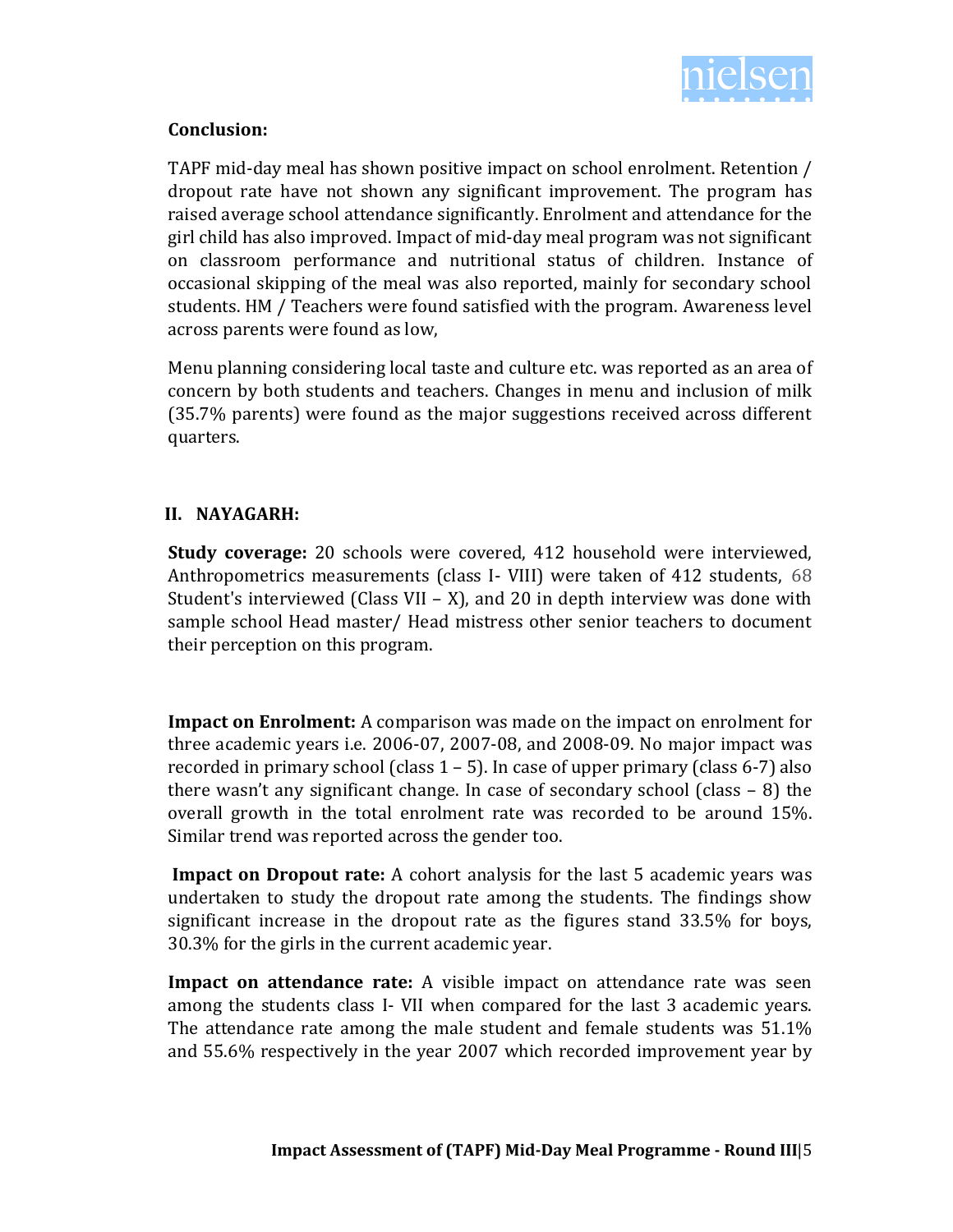

year and was 58.9% and 67.3% for male and female students in the academic year 2009.

**Impact on Scholastic Performance:** There wasn't significant improvement recorded on scholastic performance of the students compared to previous academic years. Repetition rate for the boys and girls was recorded 3.4% and 2.4% respectively for the academic year 2007 which was slightly on the higher side in the academic year 2009 as this percentage was reported to be 4.7% and 4.3% for boys and girls respectively. There wasn't much change recorded in the performance of the students in their annual examination in the last 2 years.

**Impact on Nutritional status:** Only 1 of the surveyed schools was reported of providing De-worming tablets, Iron tablets, and Vitamin A supplements. Nutritional status remained poor as the figures of underweight was about 62%. More specifically; across the gender the figure stand 54.9% for the boys and 49% for the girl students.

### **Teacher's Perception: "Impact of TAPF"**

Around 95% of headmasters / headmistress / teachers perceived improvement in the attendance rate post TAPF mid-day meal program. Majority (80%) of these respondents opined of improvement in the enrolment rate. Similar percentage of the respondents believed that enrolment for the girl child has also improved due to MDM. Around 90 percent of teachers felt classroom performance has improved post mid-day meal and majority of teachers felt (80%) impact of TAPF on extracurricular activities too. Around 75 percent of these respondents reported positive impact of TAPF mid-day meal on the health of the students.

On the quality and quantity of the food being served, 16 schools reported of adequate quantity of food being served, 3 schools reported inadequate and 1 reported of excess amount of food. All of the respondents reported the MDM as always clean and hygienic food and around 95 percent reported the food as extremely nutritious. Close to 95 percent found the food as always tasty and similar percentage of the respondents informed of food being hot at the time of being served.

### **Perception of students (Secondary and Upper Primary Schools)**

About 91% students reported taking food on the date of survey; others did not have food on that day since the annual exam was going on. At least 71% students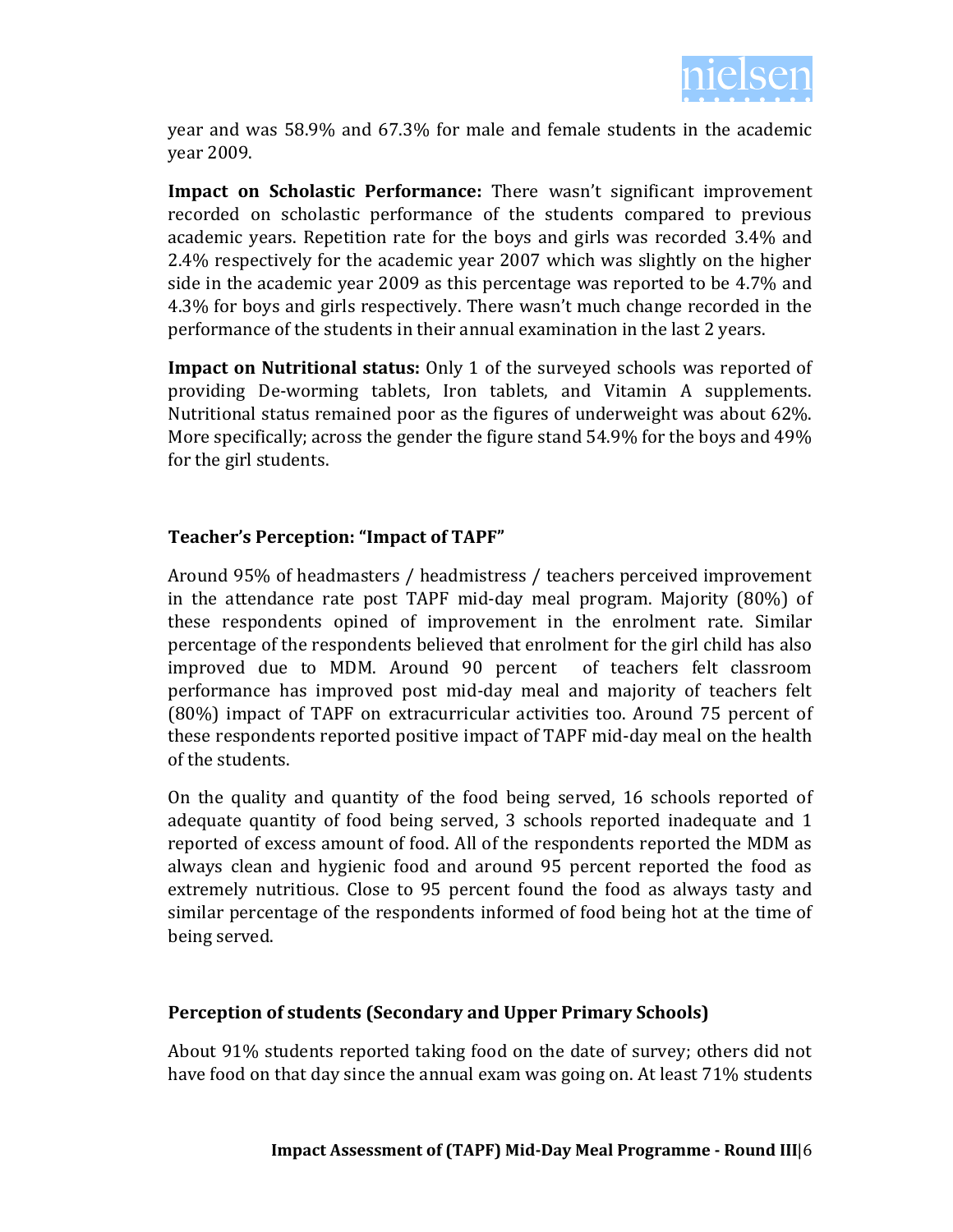

reported that they never skip TAPF MDM, others reported occasional skipping. Around 13% of these students reported that they skip the meal only when they go back home to have lunch. About 7 percent students reported that they skip the meal only when they are not well and close to 3 percent students reported that skipped the meal when they did not like the taste of a particular item. About 30 percent students reported that did not have breakfast before coming to school. Taste of food was not reported as an issue in Nayagarh as almost all the students reported it to be tasty and had little concern with quality. Analysis on prompt question asked with reference to Midday meal, statements like enjoying eating with my friends (85.7%, 84.8%), Provides tasty food (97.1%, 93.9%), and it is an added attraction (60%, 51.5%) were found to be the prominent response from the students. [% is in order of boys and girls respectively]

### **Demographic & Socio-economic Profile:**

Close to 56% of all sample households reported as nuclear family while others reported as extended / joint family. Around 36 percent students were staying in *kachcha* houses. With reference to the literacy level of the parents around 6% father and around 18% mothers reported to be Illiterate. Around 42% father and 44% mother completed education only up to primary or lower than that. The Occupation profile of parents was reported to be as follows. Around 30% fathers were reported as Petty trader/ hawker / retail business, 21% fathers were engaged as farmer and close to 17% were engaged as non-agricultural wage labour. About 88 percent of the mothers were reported as house wives. Around 35 percent of all sample households reported a monthly income less than Rs. 3000/m. and close to 38 % was in between Rs. 3,000 – 4,999/m.

### **Perception of the parents on TAPF Mid-day meal program:**

More than 92% of the parents were aware of TAPF Midday Meal program. About 83% of the respondents reported regular intake of TAPF Midday Meal by their ward, others reported irregular intake. Only around 10% parents reported observing MDM.

Around 78% parents opined clean and hygienic food is being provided in school and around 69% felt adequate quantity of food being served in school. Around 75% of the parents felt that MDM is an additional attraction for the children to go to school. More than 32% of the parents denied any impact of MDM on the child's appetite & health. Close to 60% parents did not feel that TAPF MDM has improved the performance of their child.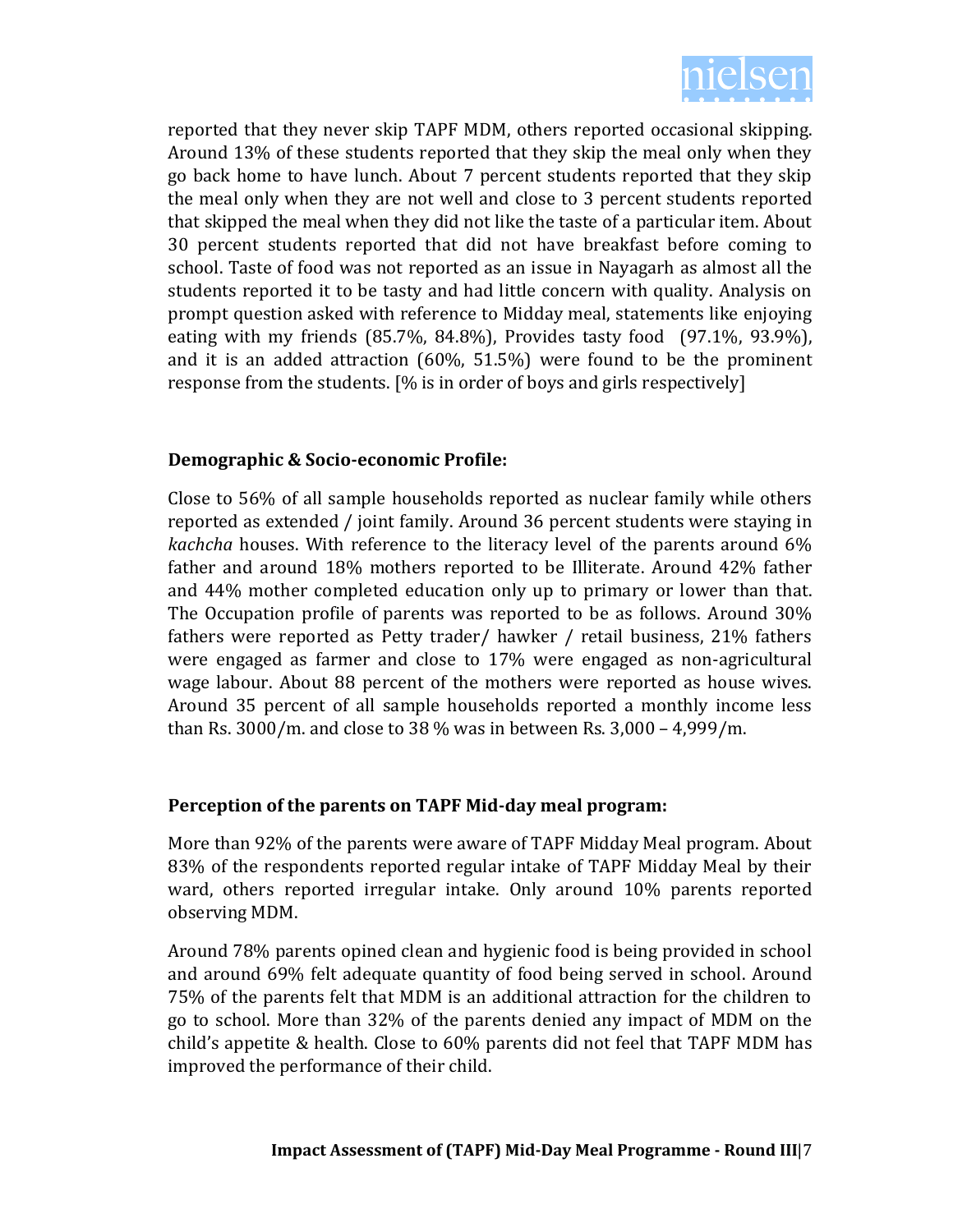

### **Conclusion:**

TAPF has started its operation in Nayagarh in June 2007. The program has run in a decentralized model. SHG members run the kitchen and distribute the food in school.

Impact of the program on enrolment, drop out and nutritional status remain minimal.

Attendance rate has improved marginally. Nayagarh data should be considered as baseline data for the study henceforth. Majority of Teachers and Parents were found satisfied with the food. Adequate quantity of food remained a concern in few schools.

Majority of students also reported taking the meal regularly. Observation of cooking, storage and distribution practices revealed few unhygienic practices (cooking in open area, not covering food item while storing, no proper place for distribution and eating etc.). Regular supervision and quality monitoring along with training of SHG members to maintain the hygiene practices are found as critical to run decentralized model of MDM program.

### **III. BHILAI**

**Study coverage:** 20 schools were covered, 400 household were interviewed, Anthropometrics measurements (class I- VIII) were taken of 336 students, 64 Student's interviewed (Class VII – X), and 20 in depth interview was done with sample school Head master/ Head mistress other senior teachers to document their perception on this program.

**Impact on Enrolment:** A comparison was made on the impact on enrolment for three academic years i.e. 2006-07, 2007-08, and 2008-09. An overall growth of 8.4% was recorded in primary school (class  $1 - 5$ ). Across the gender; this growth was more within female students (11%) compared to male students (5.6%). In case of upper primary (class 6-7) the overall growth stands to be at 12.5%. In this case also the female students (18%) performed better compared to male students  $(6.2\%)$ . In case of secondary school (class  $-8$ ) the overall growth in the total enrolment rate was not that significant. The female students registered growth of 11.6% while there was a drop in case of the male students.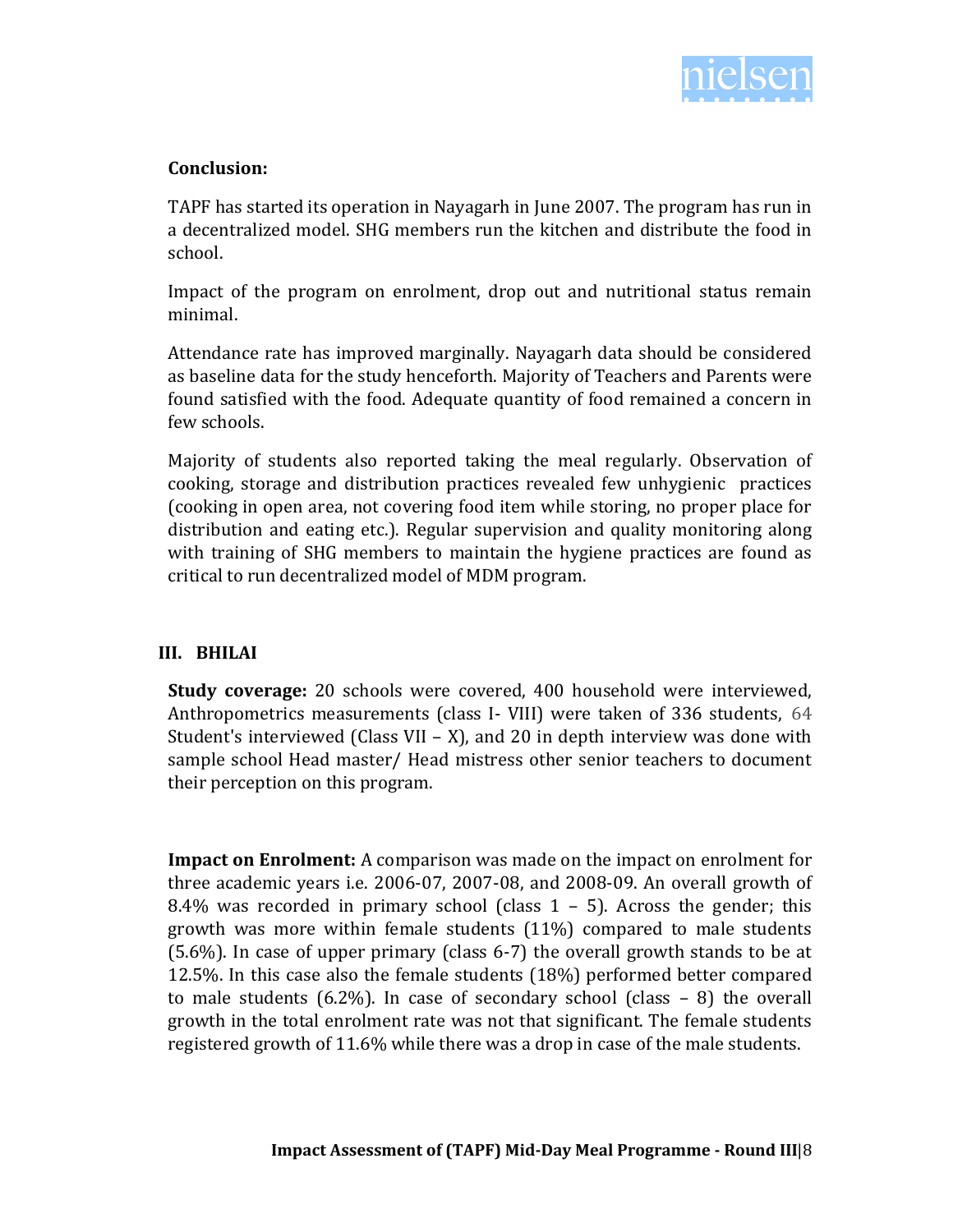

**Impact on Dropout rate:** A cohort analysis for the last 5 academic years was undertaken to study the dropout rate among the students. The findings show significant increase in the dropout rate as the figures stand 11.95% for boys, 14.29% for the girls in the current academic year.

**Impact on attendance rate:** A visible impact on attendance rate was seen among the students class I- VII when compared for the last 3 academic years. The attendance rate among the male student and female students was 69.5% and 71.9% respectively in the year 2007 which recorded improvement year by year and was 82.3% and 84.9% for male and female students in the academic year 2009.

**Impact on Scholastic Performance:** There was a marginal improvement recorded on scholastic performance of the students compared to previous academic years. Repetition rate for the boys and girls was recorded 11.8% and 10.7% respectively for the academic year 2007 which was slightly on the lower side in the academic year 2009 as this percentage was reported to be 7% and 7.8% for boys and girls respectively. There wasn't much change recorded in the performance of the students in their annual examination in the last 2 years.

**Impact on Nutritional status:** Only 1 of the surveyed schools was reported of providing De-worming tablets, and 4 schools reported of providing Iron tablets, and Vitamin A supplements. Nutritional status remained poor as the figures of underweight was about 46%. More specifically; across the gender the figure stand 53.4% for the boys and 40.4% for the girl students.

### **Teacher's Perception: "Impact of TAPF"**

Around 50% of headmasters / headmistress / teachers perceived improvement in the attendance rate post TAPF mid-day meal program. Around 45 percent of these respondents opined of improvement in the enrolment rate. About 50 percent of the respondents believed that enrolment for the girl child has also improved due to MDM. Around 45 percent of teachers felt classroom performance has improved post mid-day meal and similar percentage felt impact of TAPF on extracurricular activities too. Around 60 percent of these respondents reported positive impact of TAPF mid-day meal on the health of the students.

Almost all school reported timely delivery of MDM. Around 70 percent of these respondents reported the food as always clean and hygienic. Around 55 percent HM/ Teachers found the MDM as always tasty, while other reported the MDM as sometimes tasty. Almost all HM/teachers informed of food being hot at the time of being served. All these respondents also opined of adequate quantity of food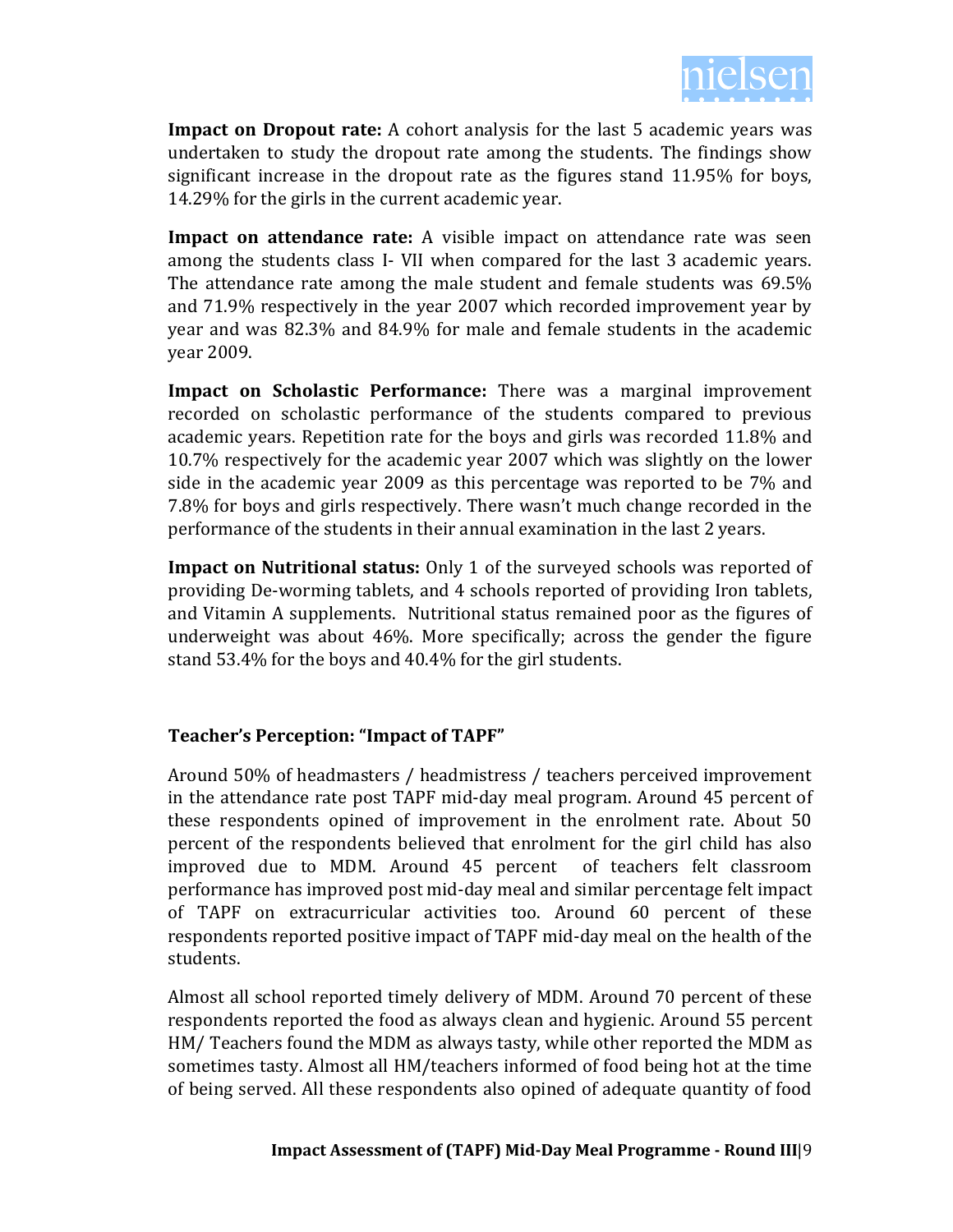

being served and no instances of any shortage in the last six months. Almost all the respondents reported the MDM as always clean and hygienic food. More than 80 percent reported the food as extremely nutritious and similar proportion of teachers were also found satisfied with current menu.

### **Perception of students (Secondary and Upper Primary Schools)**

Close to 90% students reported taking meal on the date of survey. Around 55% of all students reported taking mid-day meal regularly; others reported skipping the meal once in few days (1-5 days in a month). Around 23% of all students reported skipping the meal once in few days as they do not like the taste of few items. Many of these students opined that the current menu should be changed. Around 36% students reported coming to school without taking breakfast. Analysis on prompt question asked with reference to Midday meal, statements like enjoying eating with my friends (69%, 65.7%) and Provides tasty food (69%, 65.7%), were found to be the prominent response from the students. [% is in order of boys and girls respectively]

### **Demographic & Socio-economic Profile:**

More than 90 % of all sample students were Hindus, around 7% students were found as Muslim. Close to 65 percent household reported to be a Nuclear family. With reference to the literacy level of the parents close to 20% father and around 42% mothers reported as Illiterate. Around 39% father and 37% mother completed education only up to primary or lower than that. The Occupation profile of parents was reported to be as follows. Around 61% fathers were reported as non-agricultural wage labour, 3% were engaged agriculture/farmer, 7% were engaged as Petty trader/ hawker / retail business. Close to 77% of the mothers were reported as housewives. Around 58.2% of all sample households reported a monthly income less than Rs. 3000/m. Close to 26 percent was in between Rs. 3000 – 4999/m.

### **Perception of the parents on TAPF Mid-day meal program:**

Around 95% of all parents were not aware of TAPF Midday Meal program (the name of the organization serving the meal). Close to 90% of the respondents reported regular intake of TAPF Midday Meal by their ward, others reported irregular intake.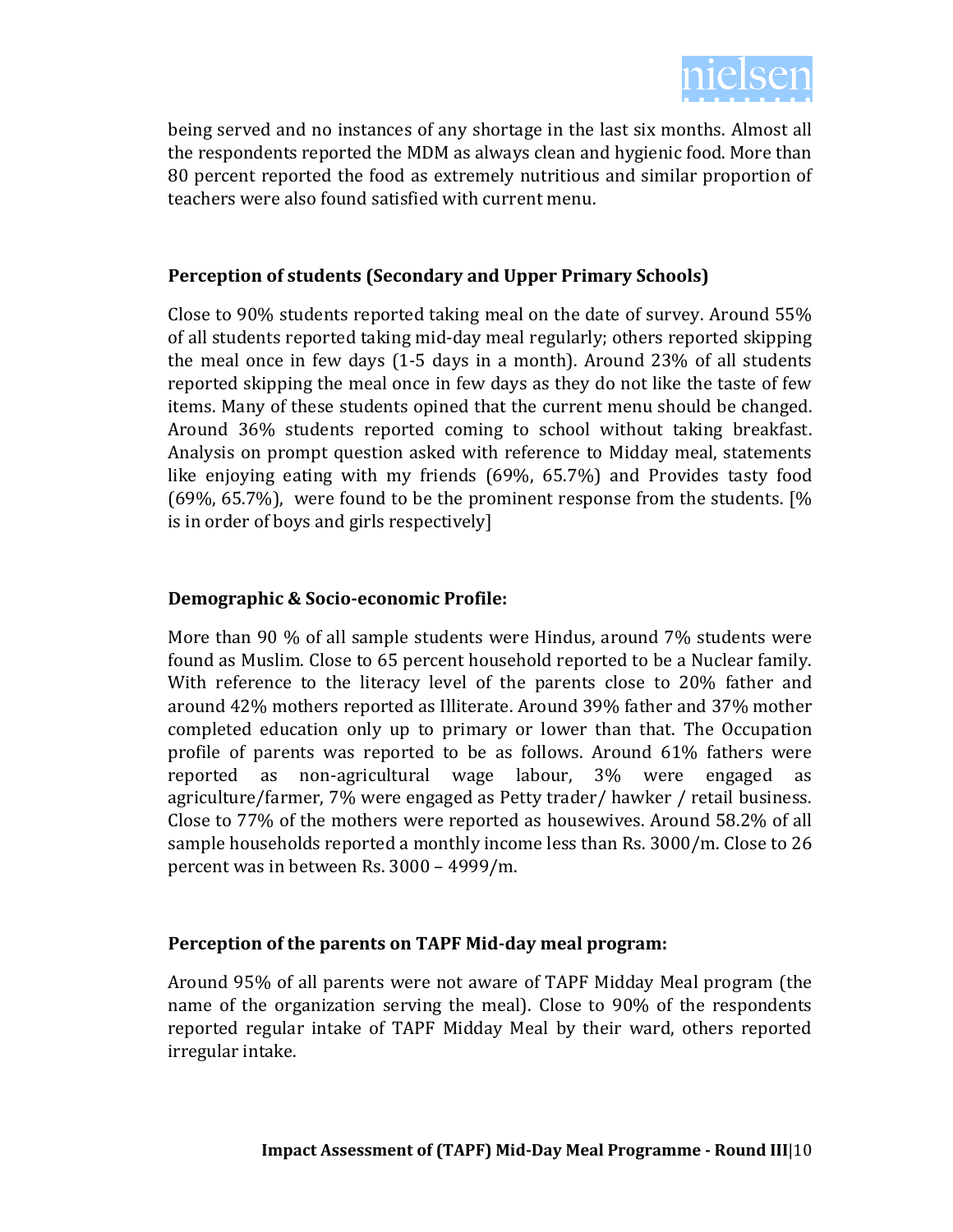

Around 7% of these respondents reported the main reason for skipping the meal is, not liking the taste of the item. Around 34% parents opined clean and hygienic food is being provided in school and around 25% felt adequate quantity of food being served in school. Around 30% of the parents accepted impact of MDM on the child's appetite and around 42% also felt positive impact on health too. Around 56% of the parents felt that MDM is an additional attraction for the children to go to school. (Either always or sometimes) and similar proportion of parents also felt that TAPF MDM has improved the performance of their child in the school.

### **Conclusion:**

TAPF has started its operation in Bhilai in December 2007. Program has already shown positive impact on enrolment in primary (8%) and upper primary section (12%). Impact of the program on enrolment of girl children was quite prominent. Impact of the program on attendance rate was around 12%. Nutritional status in Bhilai was found better in comparison to other locations. Almost 90% students reported regular intake of meal while few students also raised their concerns related to taste. Few students have also raised concern with the quality of food distributed.

Majority of Teachers and Parents were found satisfied with the food. Awareness among parents regarding Mid-day meal program was very low and majority of parents might have considered the mid-day meal program as a regular government initiative.

### **IV. GUWAHATI**

**Study coverage:** 20 schools were covered, 375 household were interviewed, Anthropometrics measurements (class I- VIII) were taken of 400 students, 25 Student's interviewed (Class VII – X), and 20 in depth interview was done with sample school Head master/ Head mistress other senior teachers to document their perception on this program.

**Impact on Enrolment:** As the program has started recently hence no tangible impact can be assessed at this stage but this figure can be treated as a baseline for the future studies. In the lower primary school (class 1-4), reported slight increase (4.6%) in its overall enrolment rate compared to last academic session. Similar observations were recorded across the gender too. In case of upper primary (class 5-7), registered slight decline (7.7%) in its enrolment rate compared to last academic year. This drop was more in case of boys (11.62%)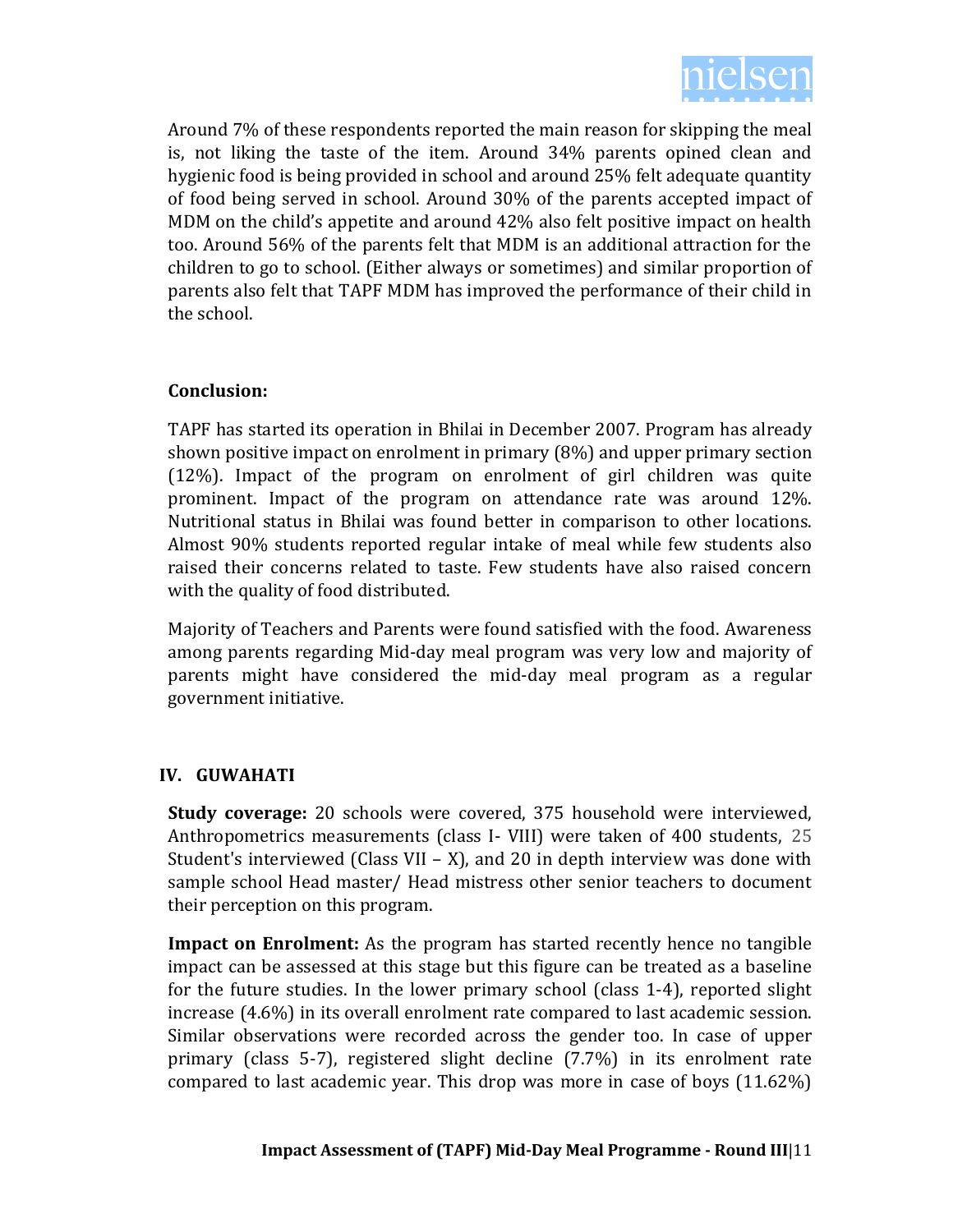

compared to the girl student (5%). Effect on the enrolment is being governed by several factors and hence can't be explained much.

**Impact on Dropout rate:** A cohort analysis for the last 5 academic years was undertaken to study the dropout rate among the students. The findings show comparative increase in the dropout rate for the female students as the figures stand 7.6% for boys, 10.10% for the girls in the current academic year.

**Impact on attendance rate:** A visible impact on attendance rate was seen among the students class I- VII when compared for the last 2 academic years. The attendance rate among the male student and female students was 76.85% and 81.57% respectively in the year 2008 which recorded improvement in the year 2009 as the rate was reported to be 81.14% and 84.60% for male and female students. This can be taken a baseline to compare it with the future data.

**Impact on Scholastic Performance:** The data for year 2007-08 and 2008-09 gives an encouraging picture of the performance made by the students in their final exam. This data Majority of the students showed better performance as more than 75% of boys in both academic year scored more than 50% and above in their examination. Similar observations were made across the gender too as the female students were reported to with similar performance. This data can be treated as baseline for the future study.

**Impact on Nutritional status:** None of schools was reported of providing Deworming tablets, and 4 schools reported of providing Iron tablets, and Vitamin A supplements. The figures of underweight were reported to be about 30%. The percentage slightly higher in case of female student (62.6%) compared to male students (53.4%) in the category of the student with normal nutritional status.

### **Teacher's Perception: "Impact of TAPF"**

About 45% of headmasters / headmistress / teachers perceived improvement in the attendance rate post TAPF mid-day meal program. Close to 30 percent of these respondents opined of improvement in the enrolment rate. Similar proportion of respondents also felt that attendance and enrolment for the girl child has also improved due to MDM. Near about 45 percent of teachers revealed positive impact of TAPF on classroom performance and extracurricular activities. Since the TAPF mid-day meal program in Guwahati has started only 4 months back many teachers were not sure about specific impact of the program.

Majority of HM/Teachers (85%) reported that TAPF MDM always reach the school in time. Close to 80 percent HM/ Teachers opined of adequate quantity of food being served and others reported some instances of shortage. More than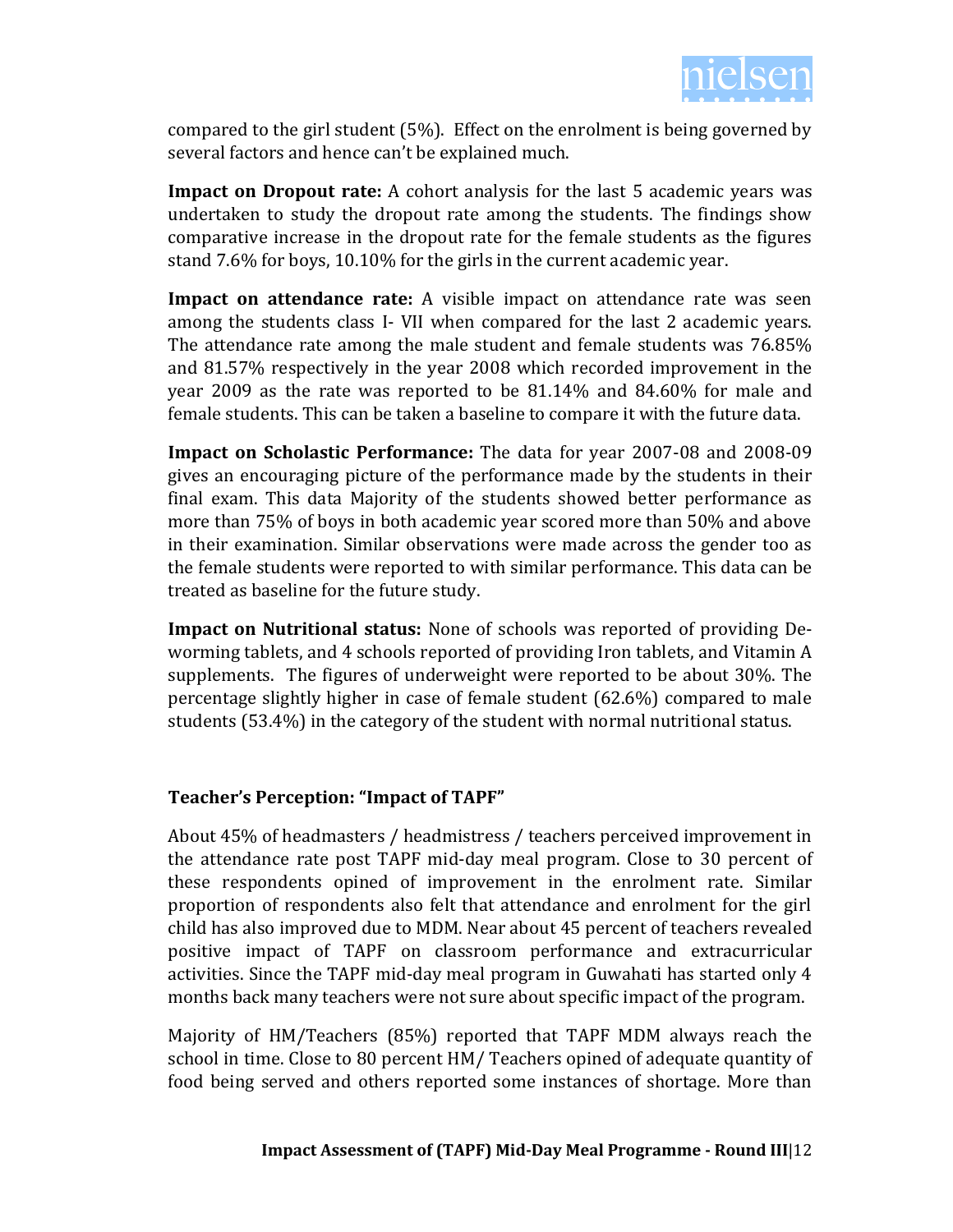

75% of the respondents reported the MDM as always clean and hygienic food. Around 65 percent of the respondent reported the food as extremely nutritious. Only around 40 percent respondents found the food as always tasty and around 50 percent HM/teachers informed of food being hot at the time of being served.

### **Perception of students (Secondary and Upper Primary Schools)**

All most all the students were found happy and accepted the food wholeheartedly. Analysis on prompt question asked with reference to Midday meal, statements like enjoying eating with my friends (90.9%, 78.6%), Provides tasty food (81.8%, 71.4%), save time for my parents (81.8%, 71.4%) and helps to concentrate on studies ( 45.5%, 78.6%) were found to be the prominent response from the students. [% is in order of boys and girls respectively]

### **Demographic & Socio-economic Profile:**

Majority of the sample students (69.3%) were reported to be Hindus. About 29 Percent of the sample students were Muslim. With reference to the literacy level of the parents close to 9 percent of the fathers and around 19 percent mothers were reported as Illiterate. Around 28 percent father and 24 percent mother completed education only up to primary or lower than that. The Occupation profile of parents was reported to be as follows. Around 30 percent fathers were reported as non-agricultural wage labour, another 13 percent were engaged as agriculture/farmer, close to 10 percent were engaged as petty trader/ hawker / retail business. Near about 76 percent of the mothers were reported as house wives. Around 16 percent of all sample households reported a monthly income less than Rs. 3000/m. close to 46 percent reported in between Rs. 3,000 – 4,999/m.

### **Perception of the parents on TAPF Mid-day meal program:**

All most all the parents were reported to be aware of Midday Meal program. Awareness on TAPF involvement was reported to be low as only 10 percent parents were aware about TAPF mid-day meal program. Around 83 percent of the respondents reported regular intake of TAPF Midday Meal by their ward, others reported irregular intake. Most of these parents (15%) reported that the taste of food is the major hindrance for regular intake of mid-day meal. Around 87.4% parents opined clean and hygienic food is being provided in school and around 86.3% felt adequate quantity of food being served in school. Around 18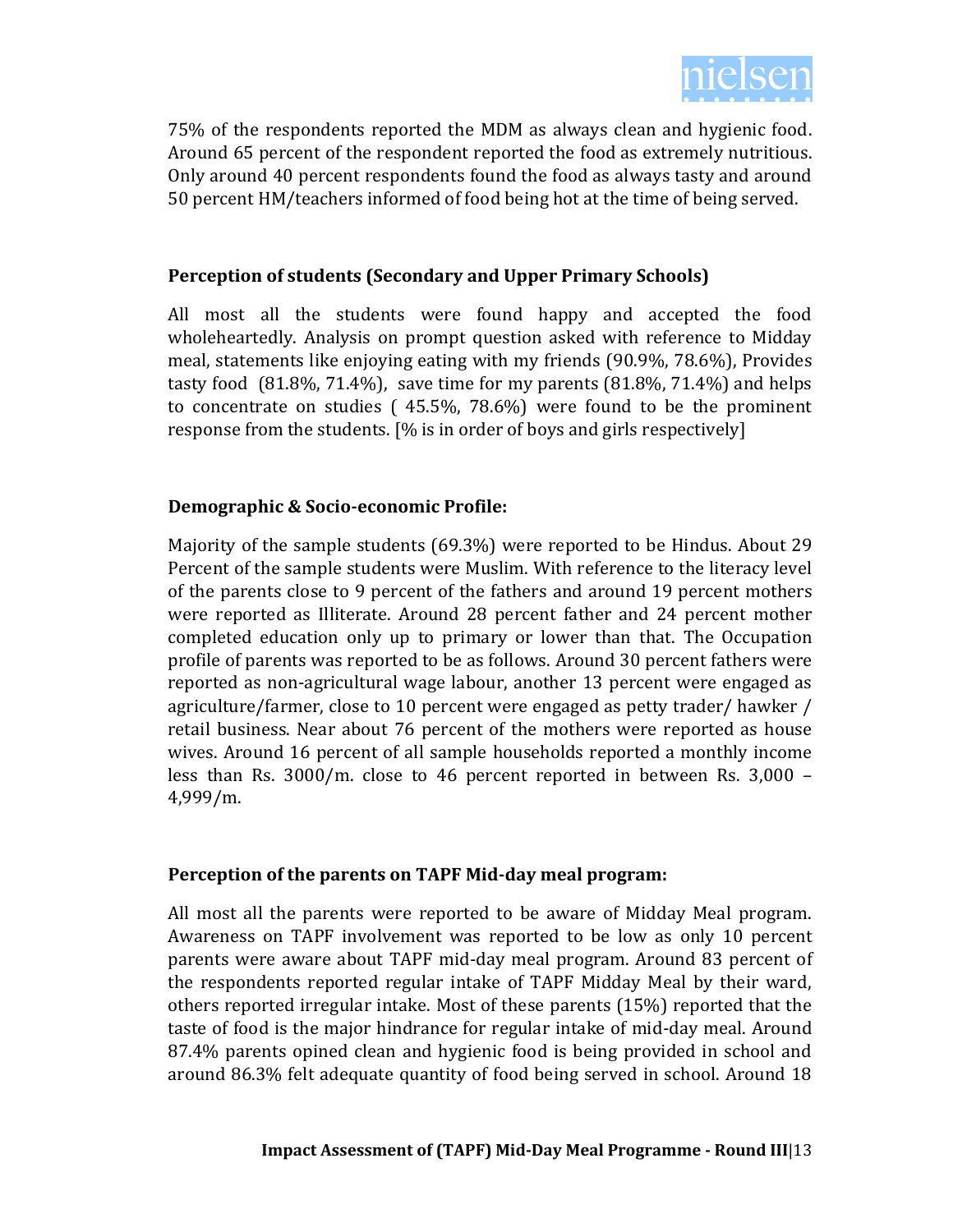

percent of the parents felt that MDM is an additional attraction for the children to go to school. More than 80 percent of the parents denied any impact of MDM on the child's appetite & health.

### **Conclusion:**

The operation in Guwahati was started at the beginning of 2010. Program is still in its nascent stage. Students have accepted the meal enthusiastically but in few case tastes reported as a concern. Teachers were still not sure about the impact of the program. Parents were completely unaware about TAPF and many of them considered this as Govt. sponsored mid-day meal program only. Close supervision is required to ensure proper storage of food, cleanliness of vassals, equal size of plates and safe disposal of left over etc.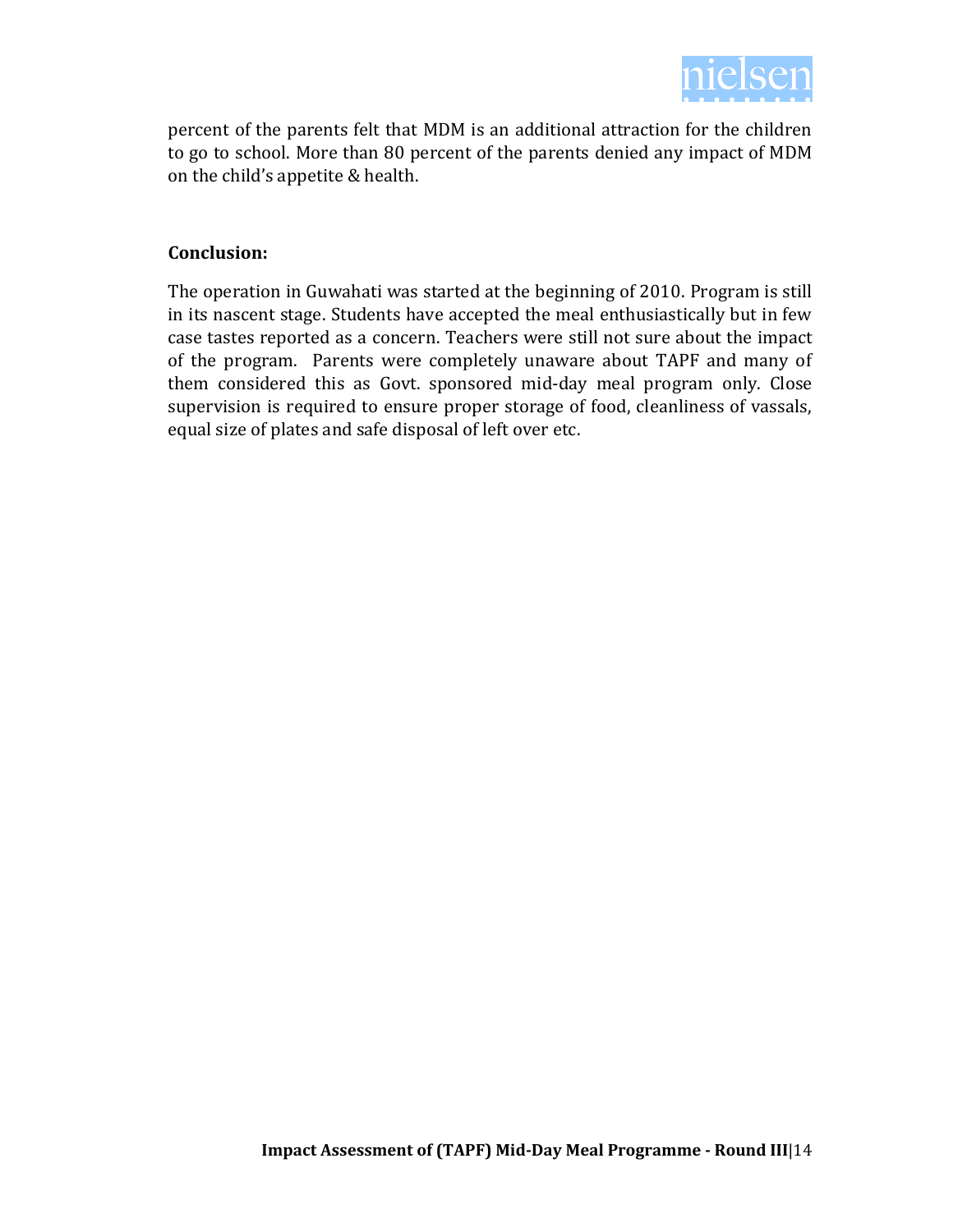

## A H M E D A B A D, B A N G A L O R E, MANGALORE AND HYDERABAD

**Impact Assessment of (TAPF) Mid-Day Meal Programme - Round III**|15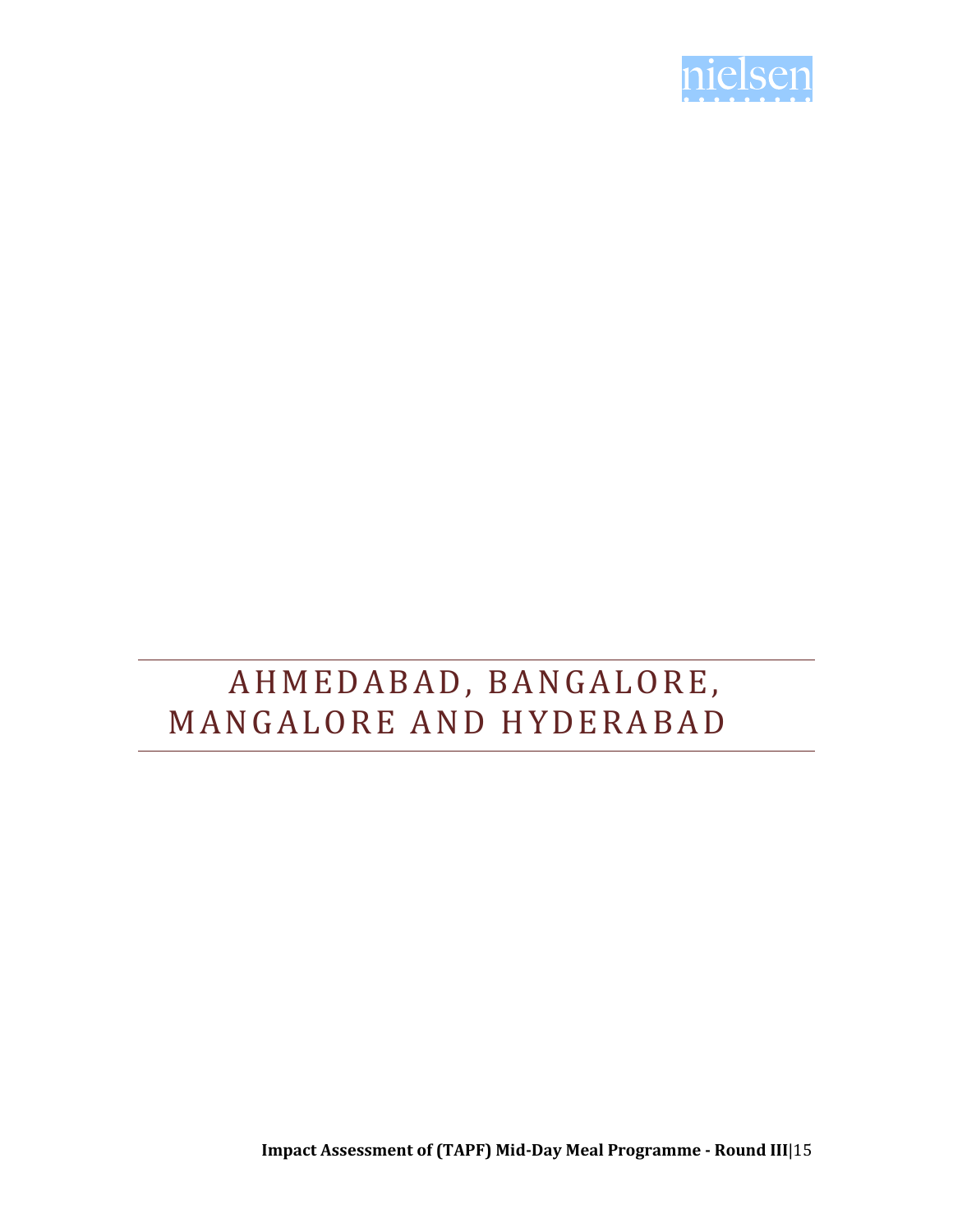

### **Brief note on findings: -**

The Akshaya Patra Foundation (hereafter TAPF) a secular charitable organization based in Bangalore started school meal program since 2000 as a pilot project in Bangalore. This was an effort made in direction to expedient its vision that **"No child in India shall be deprived of education because of hunger"** for under privileged children to end hunger and facilitate education.

In order to see effectiveness of the program ORG Centre for Social Research (a division of ACNielsen ORG-MARG Pvt. Ltd.) has conducted an impact assessment study to assess the impact of TAPF Mid-day Meal program in enhancing the school enrolment, attendance, classroom performance and nutritional status of the students since 2006. In this series a study was conducted in 2008 and now in 2010. A brief note on the findings for the four locations is below.

### **I. Ahmedabad:**

**Study coverage:** 20 schools were covered, 528 household were interviewed, Anthropometrics measurements (class I- VIII) were taken of 528 students, 78 Student's interviewed (Class VII – X), and 20 in depth interview was done with sample school Head master/ Head mistress other senior teachers to document their perception on this program.

**Impact on Enrolment:** A comparison was made on the impact on enrolment for three academic years i.e. 2006-07, 2007-08, and 2008-09. An overall growth of 14% was recorded in primary school (class  $1 - 5$ ) and across the gender; this growth was more within female students (28%). In case of upper primary (class 6-7) the overall growth stands to be at 22%.

**Impact on Dropout rate:** A cohort analysis for the last 5 academic years was undertaken to study the dropout rate among the students. The average dropout rate was reported as 4.7% while the dropout rate for girls was found as 5.9% and dropout rate for boys was reported as 2.7%. The dropout rate reported for sample schools was found as similar to latest DISE information.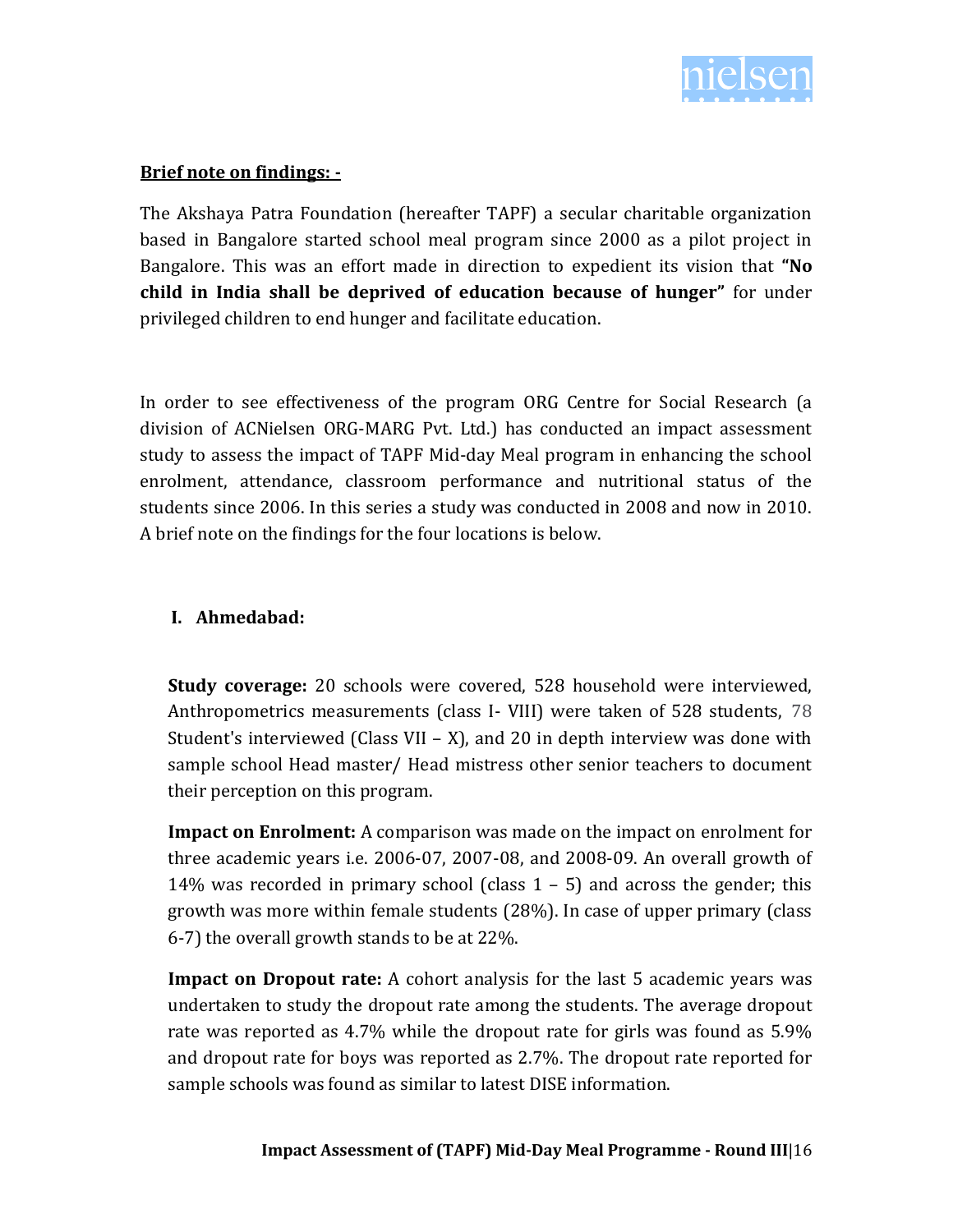

**Impact on attendance rate:** A visible impact on attendance rate was seen among the students class I- VII when compared for the last 5 academic years. The analysis of data revealed that in 2006-2007 academic years when TAPF midday meal scheme was introduced in the schools of Ahmedabad, the average attendance was reported as 56.4 percent for boys and average attendance for girls was reported as 58 percent. There was an increase recorded in each year and the figure stands at 73 percent for the boys and 81 percent for the girls in recent year.

**Impact on Scholastic Performance:** Though the performance of the students is connected to various other factors like school environment, teachers' skill, teaching methods and tools used along with parents' education and other socio economic variables, but analysis of data shows that students' performance in the annual exam has improved marginally in recent year. Around 9 percent students have scored 'A+' grade in both the year. The proportion of students have scored Grade 'A' has gone up in recent year from 31 percent to 42 percent and the proportion of student received grade 'B' has gone down from 44 percent to 34 percent in last academic year. The proportion of student received grade 'C' has remained constant in both the year.

**Impact on Nutritional status:** Compared with the previous data of 2008 the nutritional status showed marginal improvement in 2010. There was slight decline (3%) in the number of underweight students. Nutritional status remained almost similar (slight decline recorded) across the gander as the figures of underweight boys and girl student were 50.5% and 50.6% respectively in the academic year 2010.

### **Teacher's Perception: "Impact of TAPF"**

When enquired about the delivery timings of the Midday Meal, all the teachers reported it to be before lunch time. All the teachers also reported the food to be hot at the time of being served. All the respondents reported of an adequate supply of food and around 95 percent of the respondents opined of no instance of any shortage in last six months. All the respondents informed of supplying second serve of the meal if demanded by the students. Around 60 percent of the respondents accepted of staff members having meal regularly while 40 percent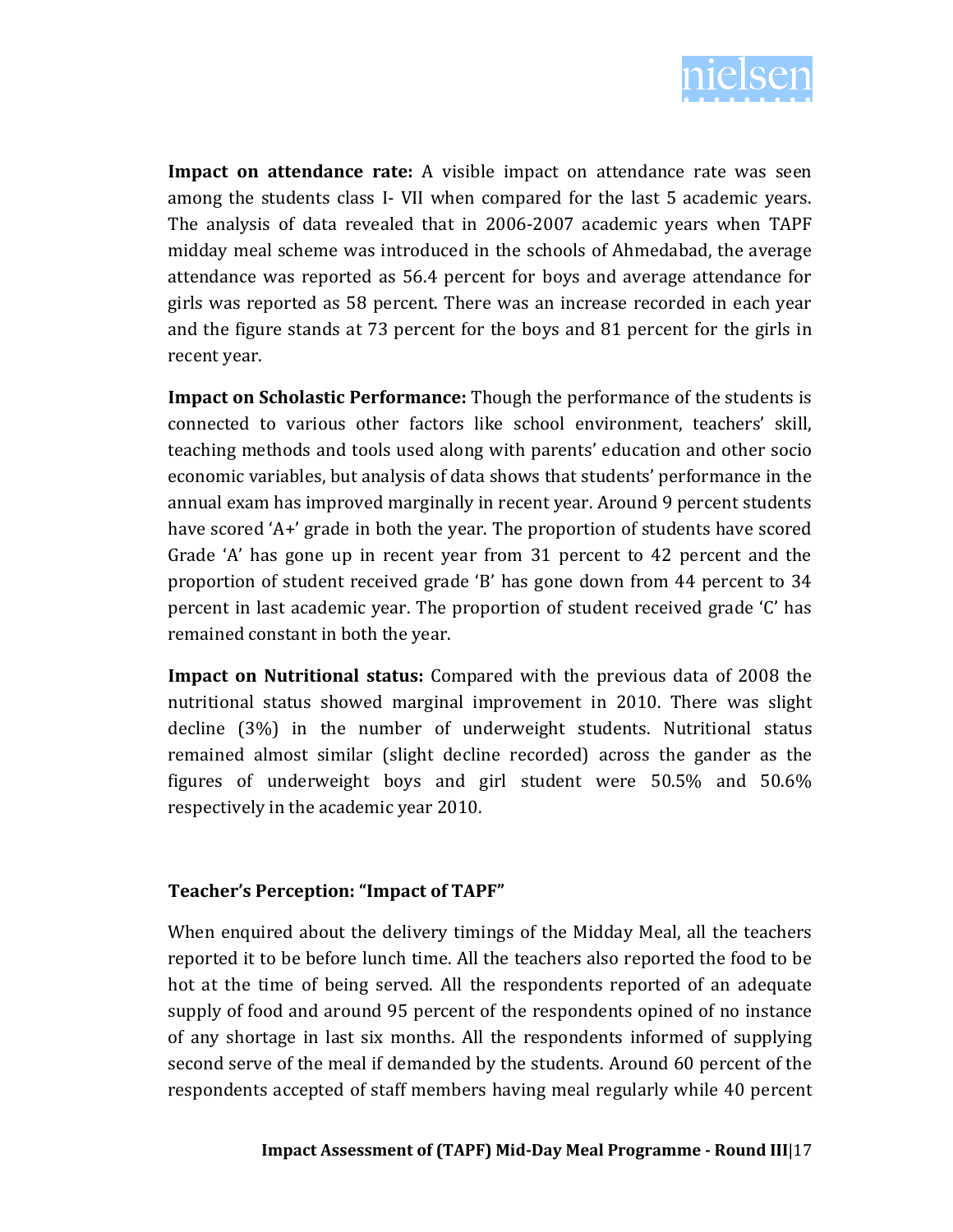

of the respondents informed it to be sometimes along with students. There was a mixed response recorded on handling of the left over meal as majority (60%) informed of no left over food. Around 15 percent of the respondents reported of being distributed across the staff members; close to 20 percent informed of distributors collecting the left over and a small section of the respondents (5%) informed of distributing the left over among the students.

All most all the teachers reported of regular supervision and monitoring of Midday Meal by some or the other staff members as they consider it as their part of their duty at school. Majority of the teachers (85%) opined of the distribution being done by either by the teachers or by the school staff members. Around 15 percent of the teachers also informed of the involvement of the senior students in this activity.

Around 85 percent of the Head Masters / teachers see a direct impact of the Midday Meal on the enrolment of the students. In fact the same percent of the respondents opined of having specific impact on increasing enrolment rate in case of girl child. Around 90 percent of the Head masters /teachers reported that school attendance has improved after implementation of TAPF mid-day meal program.

### **Perception of students (Secondary and Upper Primary Schools)**

By and large the overall opinion on the taste was highly satisfactory as around 86 percent of the respondents informed the food to be always tasty and around 14 percent claimed it to be a sometime affair. Overall response showed little concern with respect to the taste of the food. All most all the students (97%) informed of stomach full food in fact close to 95 percent informed of taking second serve as and when required. All the students reported of timely serving of the food and around 95 percent accepted regular change in the menu. Majority (88.6%) informed of no instance of any discomfort or illness reported after taking the meal.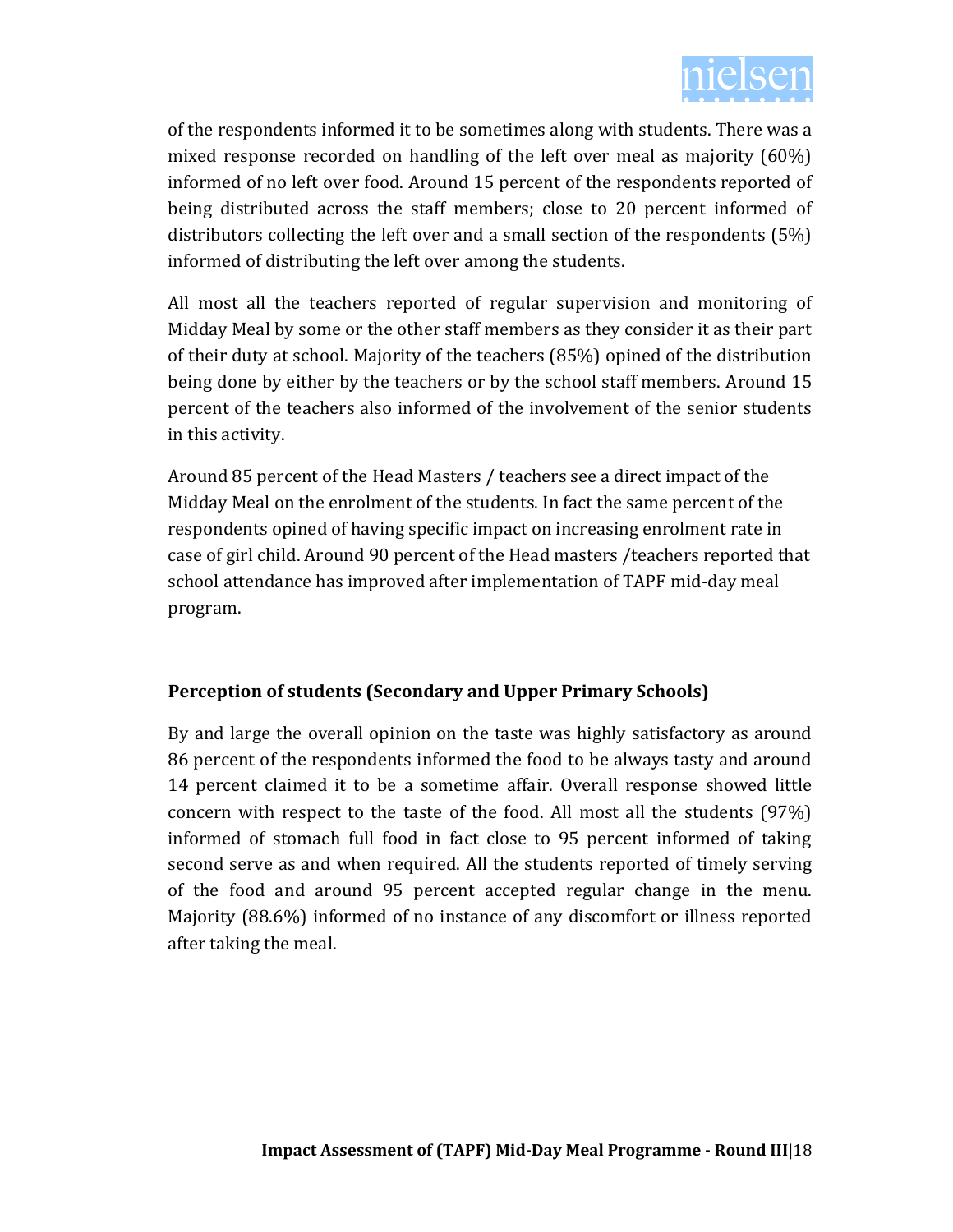

### **Perception of the parents on TAPF Mid-day meal program:**

Majority of the respondent households (87.1%) feels appetite has improved due to regular intake of midday meal being provided at the school. Around 87 percent of the respondents also felt a positive impact of the midday meal on the child's health.

### **Conclusion:**

TAPF mid-day meal has shown positive impact on school enrolment. Retention / dropout rate have not shown any significant improvement. The program has raised average school attendance significantly. Enrolment and attendance for the girl child has also improved. Impact of mid-day meal program was not significant on classroom performance and nutritional status of children. The concerns related to menu etc. were reported as minimal in Ahmedabad and both teachers and parents reported their satisfaction related to quality and quantity of meal. Close supervision and regular inspection are essential to maintain the present quality and service delivery system of the program and also to achieve higher standards. It is equally important for teachers to continue to monitor the distribution of food and to ensure that all the children follow healthy and hygienic eating practices. In many instances the study team has observed unhygienic ways of storing food, children not washing hand before taking food and different sizes of plates used for distribution of food. A standardized distribution process and does and don'ts for distribution of meal should be designed by TAPF and shared with the school authority. Such initiative would help in improving the nutritional status of the children.

### **II. Bangalore:**

**Study coverage:** 20 schools were covered, 457 household were interviewed, Anthropometrics measurements (class I- VIII) were taken of 300 students, 190 Student's interviewed (Class VII – X), and 20 in depth interview was done with sample school Head master/ Head mistress other senior teachers to document their perception on this program. The third round of impact study was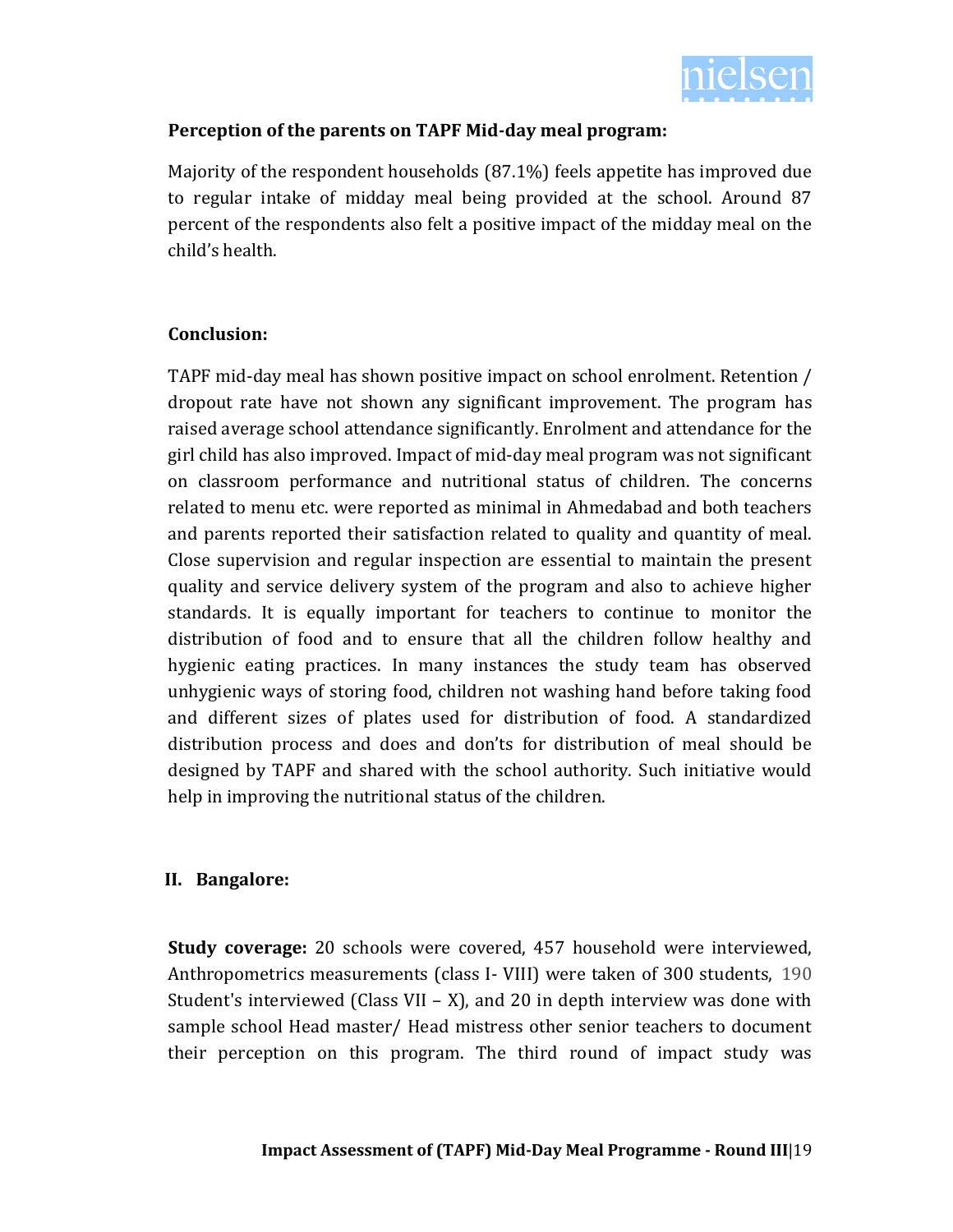

conducted in Bangalore in  $2010<sub>i</sub>$ <sup>1</sup> the effort was made to cover the same sample schools in each round. But due to difficulties faced in field, few schools covered in earlier round were not covered in present survey. The comparative assessment was made based on the same schools covered in round I, round II and round III.

**Impact on Enrolment:** The enrolment was increased till 2002- 2003 academic year and post which the enrolment has settled down in last five years. This suggests that the Mid-day Meal Program has an initial impact on enrolment in the range of 10 – 20 percent which got stabilized in later year. The rise in enrolment could be an impact of different initiatives taken by Sarva Shiksha Abhiyan (SSA) since 2001 to achieve Universal Elementary Education (UEE) and other external factors. TAPF mid-day meal was also expanded slowly to cover almost all schools in Bangalore in 2005 / 2006. In many cases school authority reported that student who have joined the school in attraction of TAPF meal, have left the particular school to join other nearby TAPF schools. This suggests that the Program has marginal impact on school enrolment and enrolment is mostly determined by school infrastructure and other external factors.

Impact on enrolment in secondary schools also revealed similar phenomenon. TAPF Mid-day Meal Program was expanded to secondary schools during 2006- 2007 academic year. Enrolment in class VIII increased by close to 15 percent during first year and increase in enrolment for girls (15.7%) was more in comparison to boys (13.5%). The overall enrolment in class VIII- class X also reported similar growth. Enrolment on secondary section is also affected by other extraneous factors, e.g. other Government schemes, scholarships etc. to promote higher education. But TAPF mid-day meal also has an impact towards improving overall enrolment in secondary section.

**Impact on Dropout rate:** A cohort analysis for the last 5 academic years was undertaken to study the dropout rate among the students. The dropout rate was reported as around 7.5% in 2008 and the situation has improved in 2010, the overall dropout rate was reported as 1.4% in 2010. The dropout rate for boys has gone down from 5.73% to 0.9% while dropout rate for girls has gone down from 9.26% to 1.9%. This decline in dropout rate might not be entirely linked to TAPF Mid-day Meal Program but TAPF Mid-day Meal Program certainly has an

 $\overline{\phantom{0}}$ 

<sup>1</sup> Round I was conducted in 2006 and round II was conducted in 2008,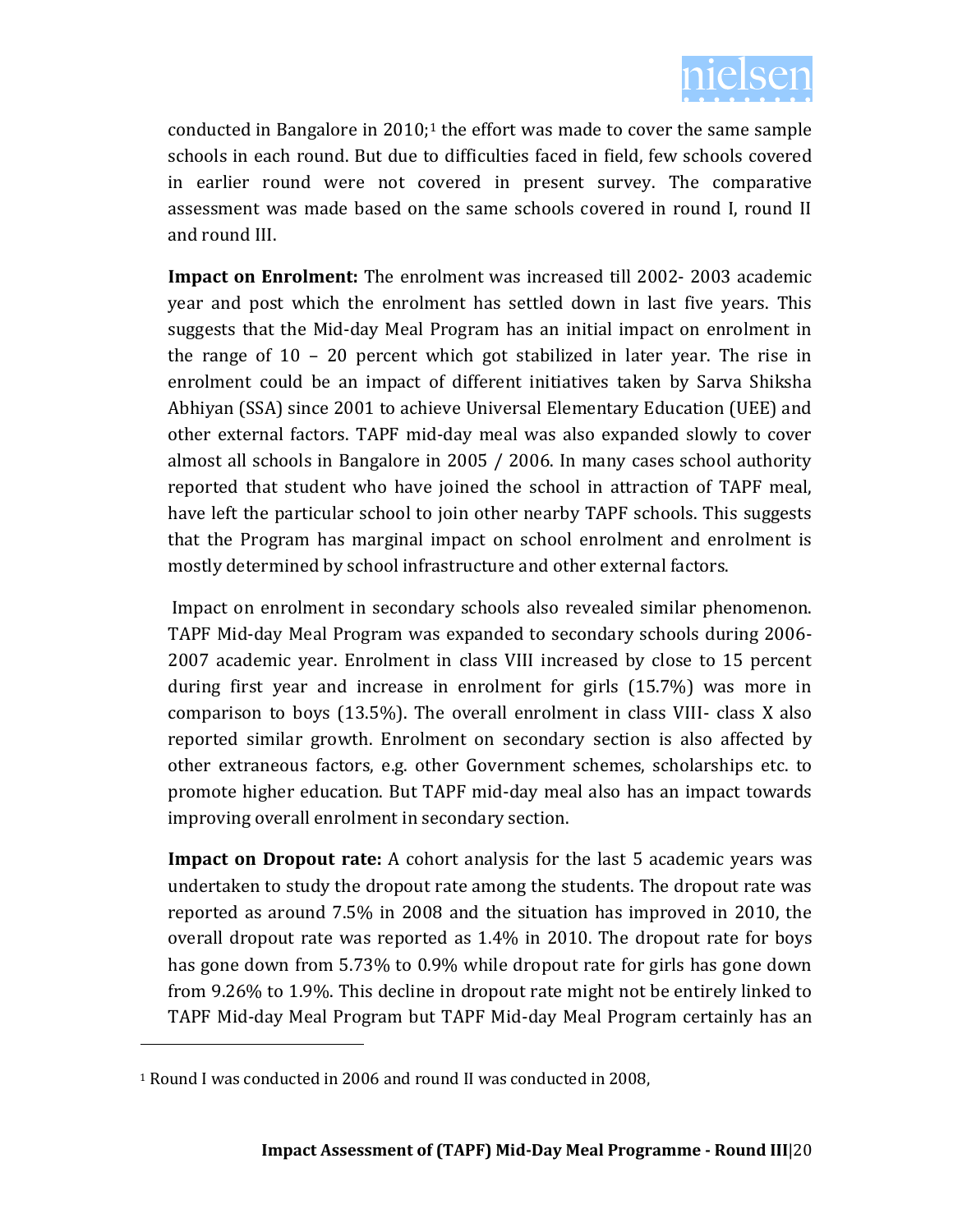

indirect impact towards reducing the proportion of drop out and improving overall education scenario in the sample schools.

**Impact on attendance rate:** Average classroom attendance has improved from 71.5 percent in 2005-2006 to 89.4 percent in 2009-2010 academic year in TAPF primary & higher primary schools i.e. class  $I - VII$ , attendance for boys has improved from 70 percent in 2005 to 85 percent in 2009, similarly attendance for girls has improved from 72 percent to 93 percent. This remarkable improvement in classroom attendance would not have been possible if TAPF was not providing mid-day meal in these schools.

.**Impact on Scholastic Performance:** Proportion of students scored 'Grade A+' (80% and above) was raised to almost twice in recent years. There was a declining trend recorded of the students who earned less than 40% of the aggregate marks across the gender. [Boys 2008-09 (18%) 2009-10 (16%), Girls 2008-09 (19%) 2009-10 (13%)]. This suggests that majority of the students have improved their scholastic performance after initiation of TAPF Mid-day Meal Program.

**Impact on Nutritional status:** The present round of impact assesssment study has revealed that the nutritional status in Bangalore schools has improved after around 10 years of Program implementation. The proportion of students reported as underweight in 2006 was around 23 percent, the proportion has gone down to 21 percent in 2008 and the current round has recorded the figure as 18 percent only. This has revealed the nutrional status as calculated with reference to BMI has certainly shown some improvement in recent years. Close to 20 percent boys and 22 percent girls reported as underweight in 2008 and the proportion was reported as 18.2 percent for boys and 17 percent for girls in 2010.

### **Teacher's Perception: "Impact of TAPF"**

Almost all Head Masters / teachers were found satisfied with the delivery timings of the Midday Meal, over 95 percent of them reported it to be on or before time. All most all these respondents reported the food to be hot at the time of being served. Around 87 percent of the respondents reported of an adequate supply of food and around 97 percent of the respondents opined of no instance of any shortage in last six months. Almost 81 percent of the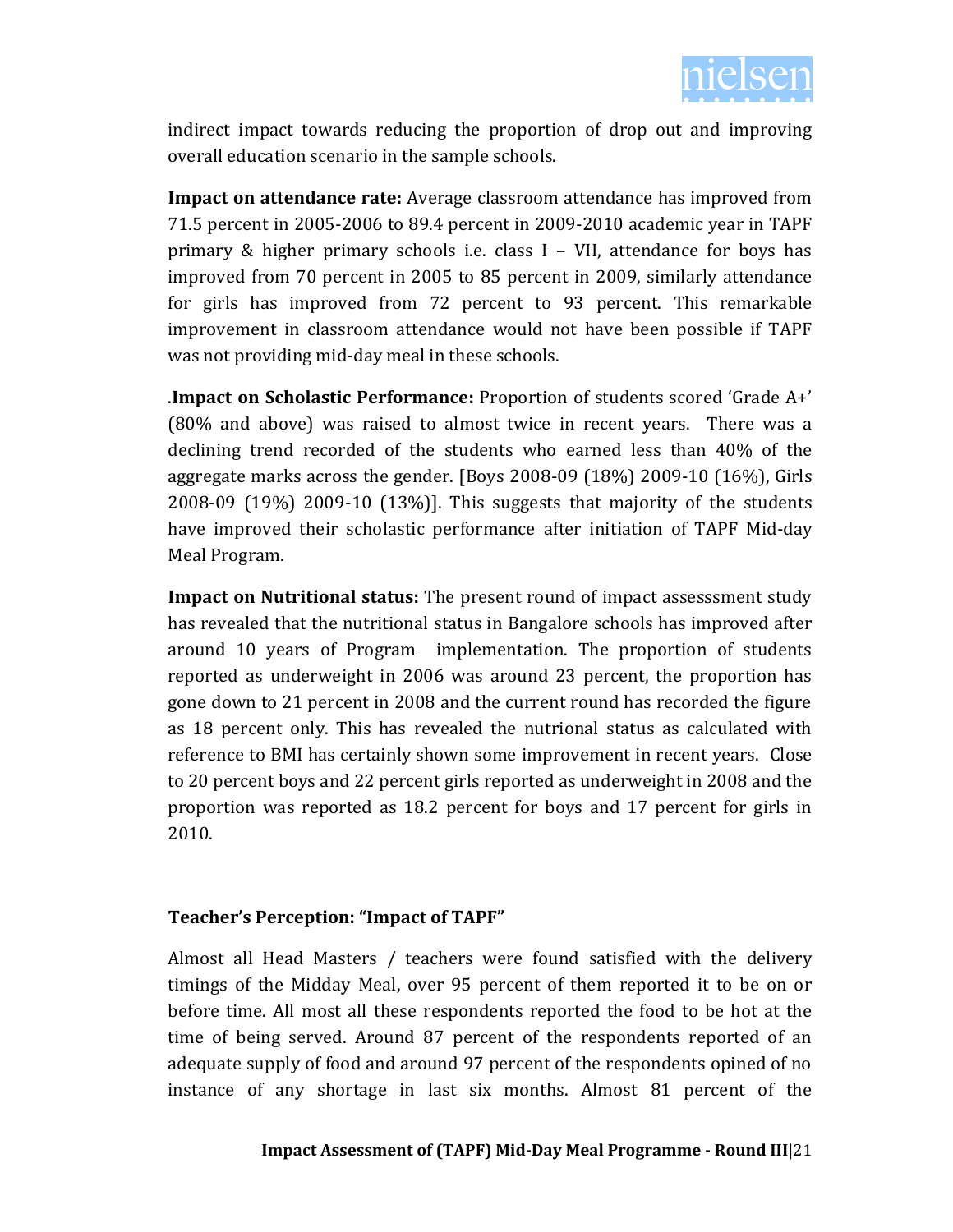

respondents informed of supplying second serve of the meal if demanded by the students rest opined that students don't ask for the second serve.

All most all respondents see a direct impact of the Midday Meal on the enrolment of the students. In fact all most all the respondents opined of having specific impact on increasing enrolment rate in case of girl child. All most all the Head masters /teachers reported that school attendance has improved after implementation of TAPF Mid-day Meal Program and also see specific improvement in the case of girl child.

### **Perception of students (Secondary and Upper Primary Schools)**

All the students (97.9%) interviewed accepted of taking meal on the day of interview. Informing the regularity of taking meal, majority (70.5%) of the students informed of never skipping the meal. Overall around 95 percent of the students informed of taking breakfast before coming to the school which was more or less similar when analysed across the gender. By and large the overall opinion on the taste was highly satisfactory as all most all the respondents (99.5%) informed the food to be always tasty. Overall response showed little concern with respect to the taste of the food. All most all the students (99%) informed of stomach full food in fact close to 88 percent informed of taking second serve as and when required. All the students reported of timely serving of the food and around 92 percent reported regular change in the menu. Majority (76.8%) informed of no instance of any discomfort or illness reported after taking the meal.

### **Perception of the parents on TAPF Mid-day meal program:**

More than 80 percent of the parents in Bangalore informed that the student have their meal in the school regularly and attends the full session. Majority of the parents (84%) also accepted improvement in the appetite of their ward after the introduction of the Midday Meal in their school. While around 83 percent of the parents also denied any tangible impact on the child's health from Midday Meal being served at the school.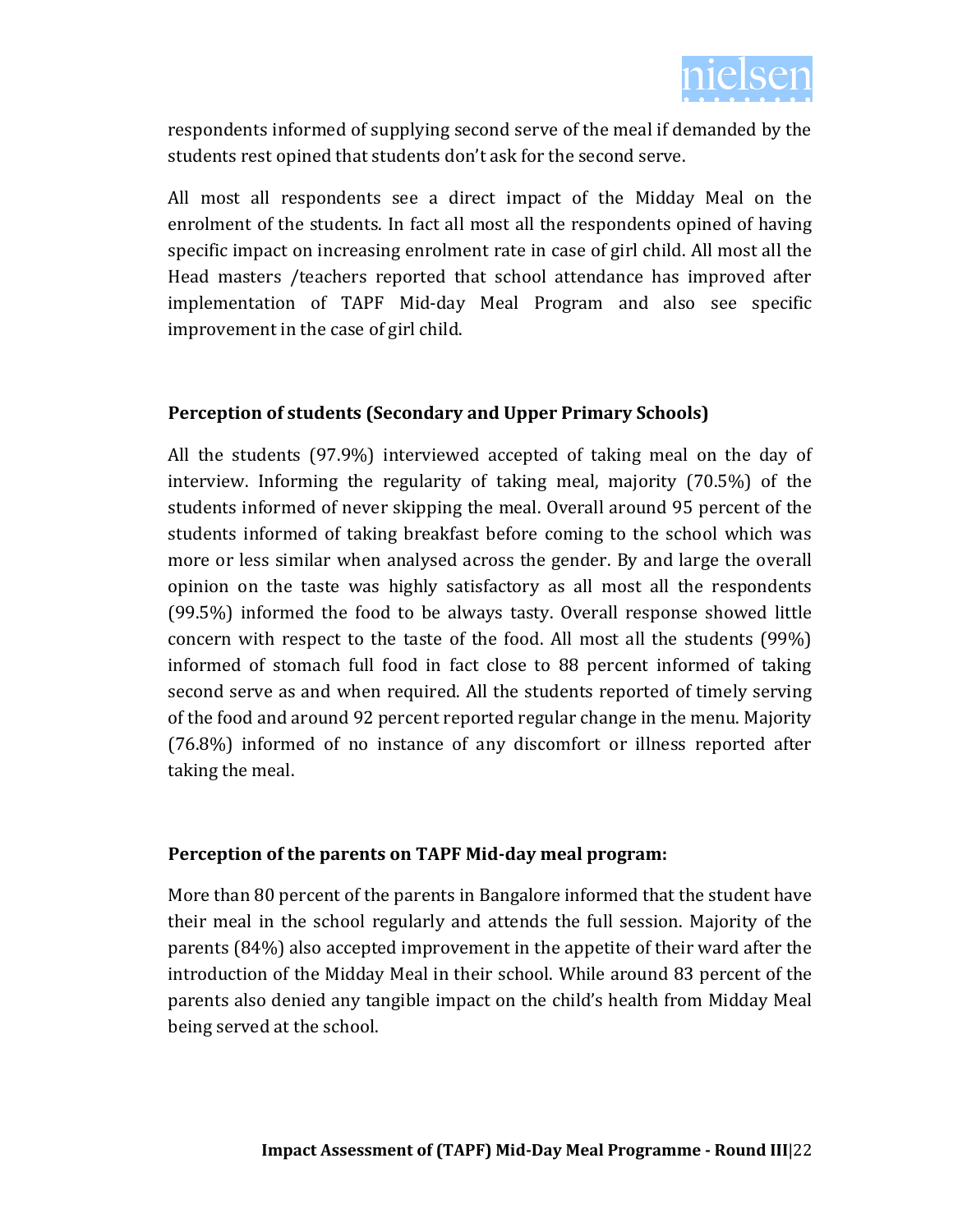

About 56 percent of the parents believe that TAPF Midday Meal is an additional attraction for their child to attend the school. Around 39 percent of the respondents reported an average performance of their ward while around 48 percent reported it to be good. Around 93 percent accepted role of midday meal in improving performance of their child at school. Around 84 percent of the respondents reported participation of their children in extracurricular activity and 90 percent agreed of midday meal role in improving it.

### **Conclusion:**

The study findings so far clearly show that mid-day meals have played a major role in school enrolment, attendance and nutritional status of these children in Bangalore. Average attendance rate has improved significantly for both primary schools and secondary schools; classroom performance has also improved along with the overall impact on the nutritional status of primary school students.

### **III. Mangalore**

**Study coverage:** 20 schools were covered, 470 household were interviewed, Anthropometrics measurements were taken of 470 students, 190 Student's interviewed (Class VII – X), and 20 in depth interview was done with sample school Head master/ Head mistress other senior teachers to document their perception on this program.

### **Impact on Enrolment:**

Primary schools in Mangalore reported marginal growth in enrolment during 2007-2008, 2008-2009 and 2009-2010 academic years. The enrolment pattern in upper primary schools and secondary schools has not shown any significant improvement. Since Mangalore city and Dakshina Kannada district is well developed in terms of education, the enrolment rate was quite high even before initiation of TAPF mid-day meal programme.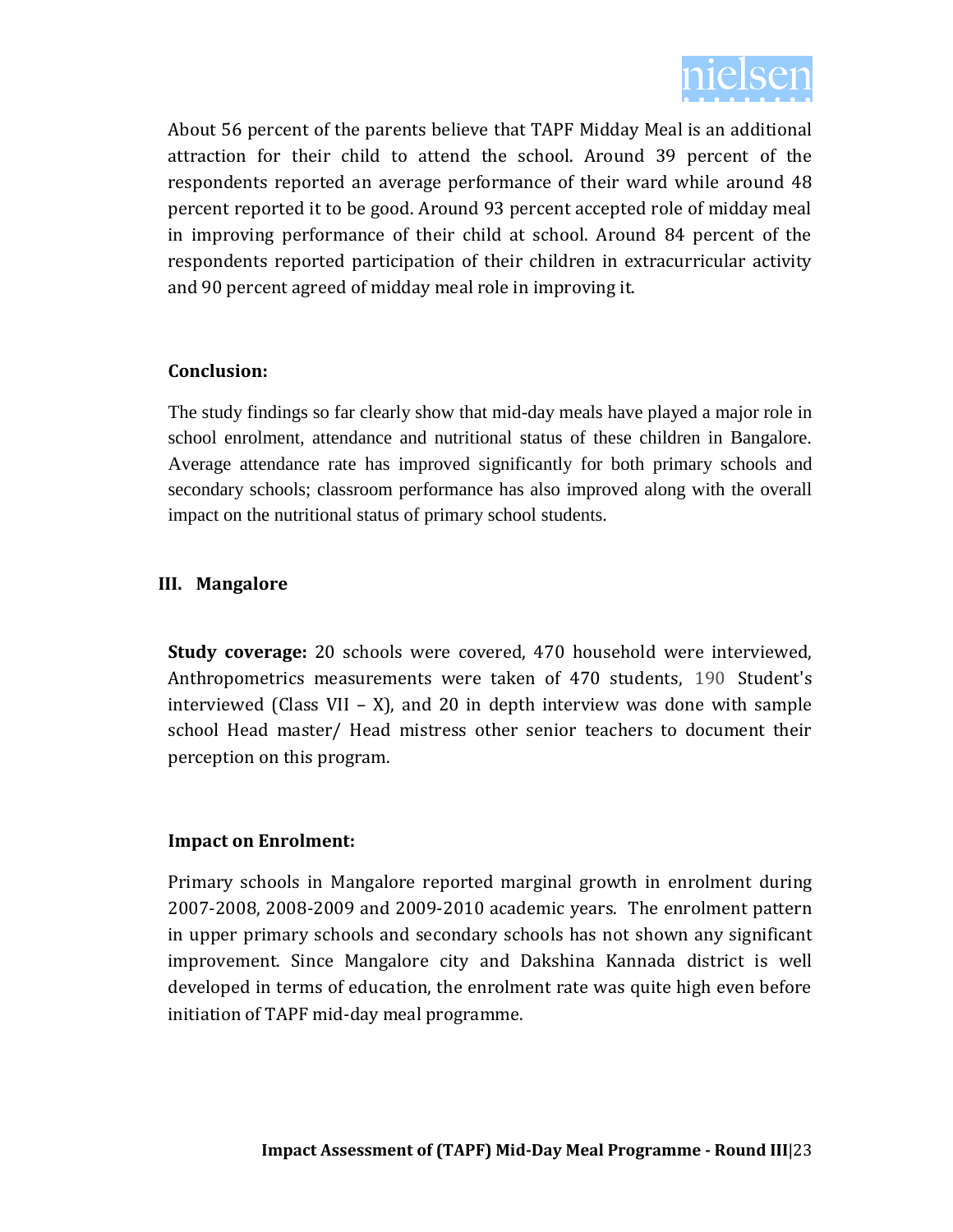

**Impact on Dropout rate:** A cohort analysis for the last 5 academic years was undertaken to study the dropout rate among the students. The cohort analysis undertaken this time for TAPF schools in Mangalore city revealed a very low dropout rate around 1.6% for boys, 4.6% for girls and 2.8% overall.

**Impact on attendance rate:** A visible impact on attendance rate was seen among the students class I- VII when compared for the last 3 academic years. The attendance rate among the male student and female students was improved by around 10% in last three academic years.

**Impact on Scholastic Performance:** There was a marginal improvement recorded on scholastic performance of the students compared to previous academic years. There was a declining trend recorded of the students who earned less than 40% of the aggregate marks across the gender. [Boys 2008-09 (18%) 2009-10 (16%), Girls 2008-09 (19%) 2009-10 (13%)] Students have improved their scholastic performance after initiation of TAPF mid-day meal program. **There was a slight increase in the percentage of girls (around 4%) who performed outstandingly in recent years.** 

**Impact on Nutritional status:** Over all around (42%) of the sample were discovered to be under weight. The current data also revealed the male child on a higher side compared to the girl child on defining their nutritional status. Around 43 percent of boys and 41 percent of girls were found to be underweight when compared with the set universally accepted benchmark.

### **Teacher's Perception: "Impact of TAPF"**

Majority of the teachers opined the meal to be always satisfactory while 23 percent informed it to be a sometimes affair, with respect to the quality of the meal. Around 88 percent of the Head masters / teachers (primary and secondary) reported that the mid-day meal served in the school as extremely nutritious though very few of these teachers could mention the calorie content of the food being served.

Around 68 percent of the respondents see a direct impact of the Midday Meal on the enrolment of the students. In fact about 65 percent of the respondents opined of having specific impact on increasing enrolment rate in case of girl child.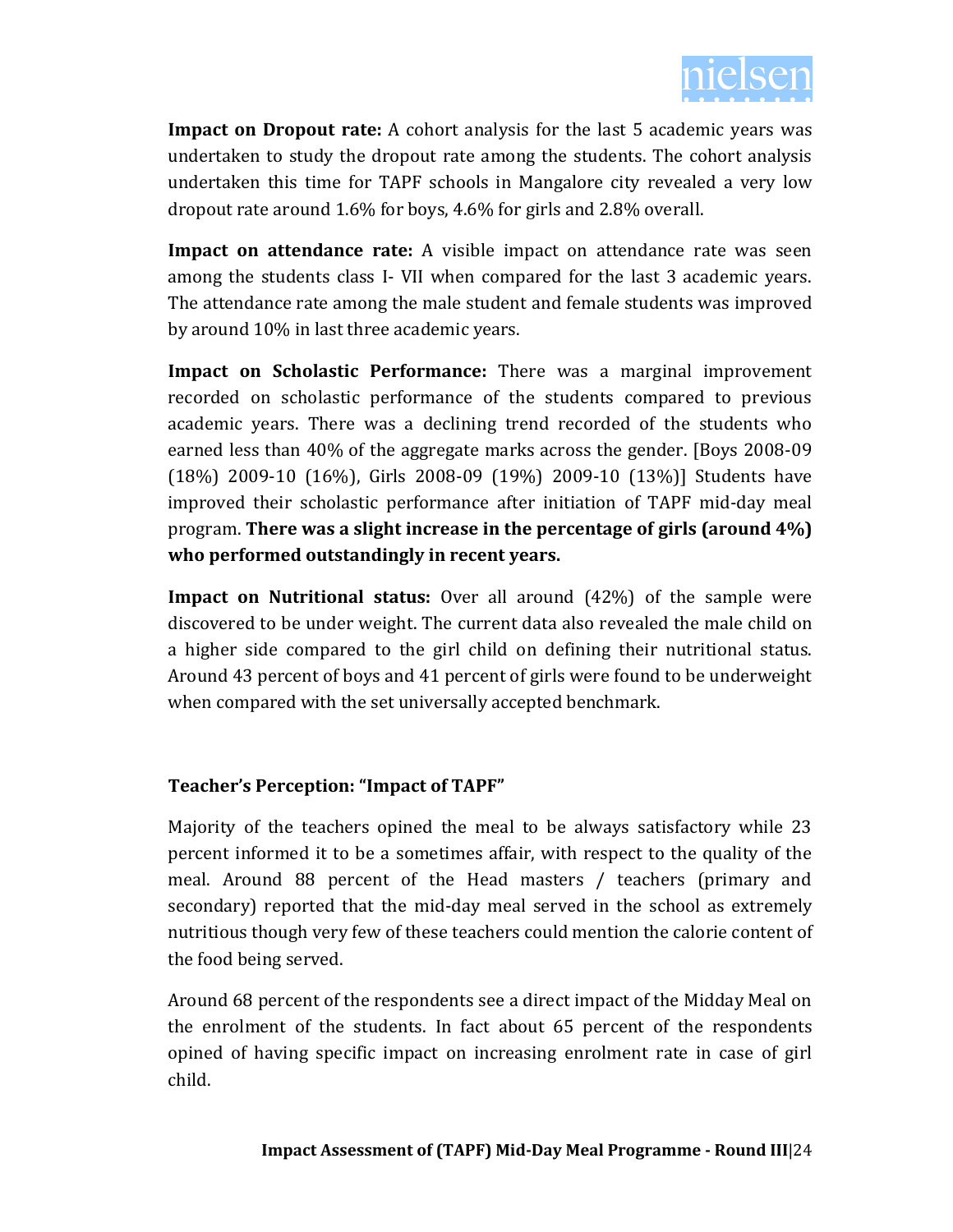

### **Perception of students (Secondary and Upper Primary Schools)**

Majority of the students (90%) interviewed accepted of taking meal on the day of interview. Informing the regularity of taking meal, around 78 percent of the students informed of never skipping the meal. Around 22 percent of the respondents who informed of skipping their midday meal, majority informed of skipping it for 1-2 days in a month. Around 17 percent informed it to be 3-5 times in a month and close to 5 percent said it to be more than 5 times a month for various reasons. Prime reason for occasional skipping of the meal reported by majority of the students (43.9%) was not being well. Around one fourth of the students informed sighted "taste" to be the chief reason for skipping the meal and same number of the respondents informed of bringing home made food for their lunch.

By and large the overall opinion on the taste was satisfactory as almost all the students showed little concern with respect to the taste of the food. All most all the respondents informed of stomach full food in fact close to 83 percent informed of taking second serve as and when required. All the students reported of timely serving of the food and around 95 percent accepted a regular change in the menu. Around 91 percent opined of no instance of any discomfort or illness reported after taking the meal. A general perception on Midday Meal was recorded from the students by asking some prompt statement and recoding their opinion on it. Their response on statements like; I don't have to bring food from home / save time for my parents; I enjoy eating same food with all my friends; TAPF midday meal is an added attraction in school, received an overwhelming response from the students.

### **Perception of the parents on TAPF Mid-day meal program:**

Around 96 percent of the parents informed that the student have their meal in the school itself and attends the full session. Opinion of the parents on change in the appetite of their ward after the introduction of the Midday Meal in their school, majority (66.3%) denied any such change. Majority (68.9%) of the respondents also denied any tangible impact on the child's health from Midday Meal being served at the school.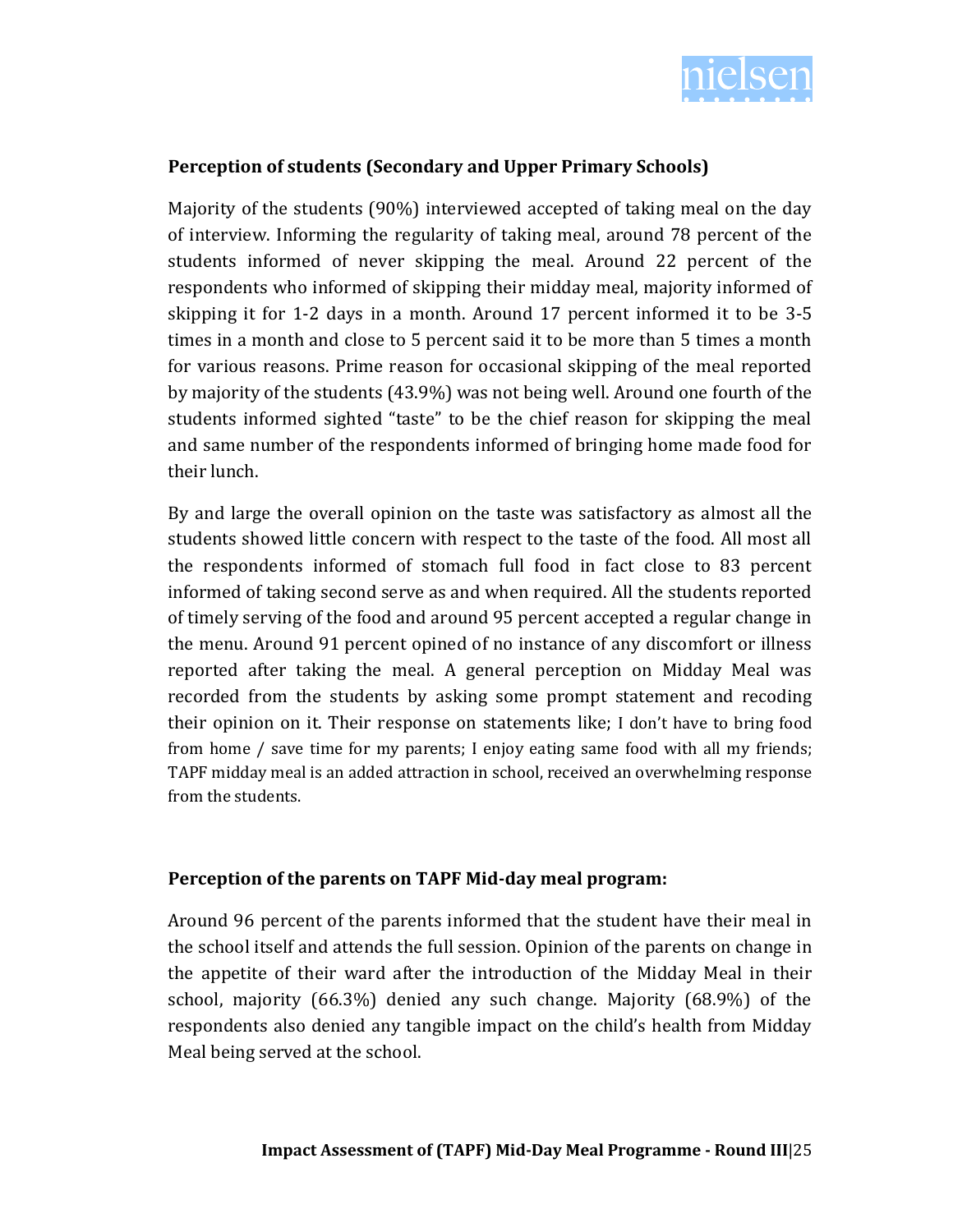

### **Conclusion:**

The Akshaya Patra Mid-day meal programme has started in March 2006 in Mangalore, The Akshaya Patra Mid-day meal programme has created considerable impact on school attendance and average attendance has improved by more than 10% for both girls in last three years. Classroom performance has also improved since more students have scored higher grades. The impact of the programme was not so prominent on school enrolment but the dropout rate was reported towards the lower side. Since this is only the round I survey in Mangalore the impact of the programme on nutritional status can't be measured and close to 50% children reported as underweight. The nutritional status of these children has to be considered in light of socio-economic status of the households. A large proportion of parents reported as daily wage workers (40% fathers and 17% mothers). Many of these children do not get adequate food at home which also affects the nutrition status of these children.

### **IV. Hyderabad**

**Study coverage:** 20 schools were covered, 400 households were interviewed, Anthropometrics measurements (class I- VIII) were taken of 400 students, 200 Student's interviewed (Class VII – X), and 20 in depth interview was done with sample school Head master/ Head mistress other senior teachers to document their perception on this program.

**Impact on Enrolment:** TAPF mid-day meal has not shown any significant improvement in terms of enrolment in last three academic years. The overall enrolment growth registered for upper primary schools was close to 14 percent. The programme didn't have and significant impact on enrolment for secondary schools.

**Impact on Dropout rate:** A cohort analysis for the last 5 academic years was undertaken to study the dropout rate among the students. The impact study shows an overall dropout rate of 3.9% for the sample schools in Hyderabad, while dropout rate for girls was around 6.7% and dropout rate for boys was around 5.1%.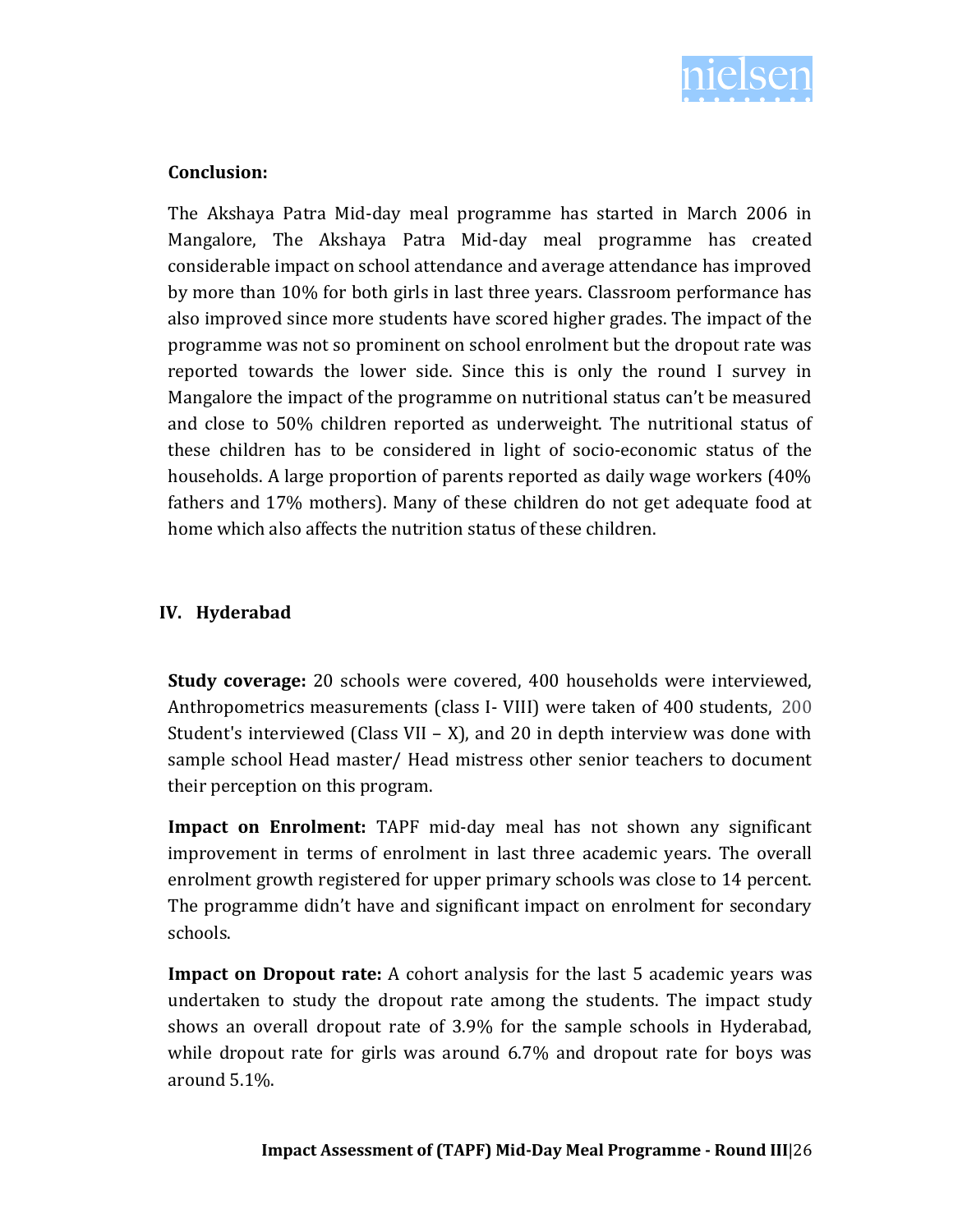

**Impact on attendance rate:** A visible impact on attendance rate was seen among the students class I- VII when compared for the last 2 academic years. The attendance rate among the male student and female students was 71.7% and 75.0% respectively in the year 2007 which recorded improvement in the year 2009 as the rate was reported to be 79.9% and 83.3% for male and female students. This suggests that TAPF mid-day meal program remained successful in improving classroom attendance and it can be also ascribed that the mid-day meals were instrumental in drawing parent's attention to send their daughters to school regularly.

**Impact on Nutritional status:** Over all slightly more than half (52%) of the sample were discovered to be under weight. Around 43 percent of boys and 50 percent of girls were found to be having normal nutrition status when compared with the set universally accepted benchmark.

### **Teacher's Perception: "Impact of TAPF"**

When enquired about the delivery timings of the Midday Meal, over 95 percent of the teachers / Head masters reported it to be on time. This percentage was high in case of Primary School as the entire respondent reported it to be always before time. Around 92 percent of the respondents reported the food to be hot at the time of being served. Around 82 percent of the respondents reported of an adequate supply of food and around 70 percent of the respondents opined of no instance of any shortage in last six months. Almost 93 percent of the respondents informed of supplying second serve of the meal if demanded by the students. There was a mixed response recorded on handling of the left over meal as majority (45%) of the respondents informed of no left over; around 15 percent accepted of distributed across the staff members; around 10 percent informed of distributors collecting the left over and few informed of giving the left over to the animals. Very few respondents informed of distributing the left over among the students.

More than half of the teachers / head masters opined the meal to be always satisfactory while 43 percent informed it to be a sometimes affair, with respect to the quality of the meal. Close to 5 percent of the respondents were dissatisfied with the quality of the midday meal being supplied. Close to three-fourth of the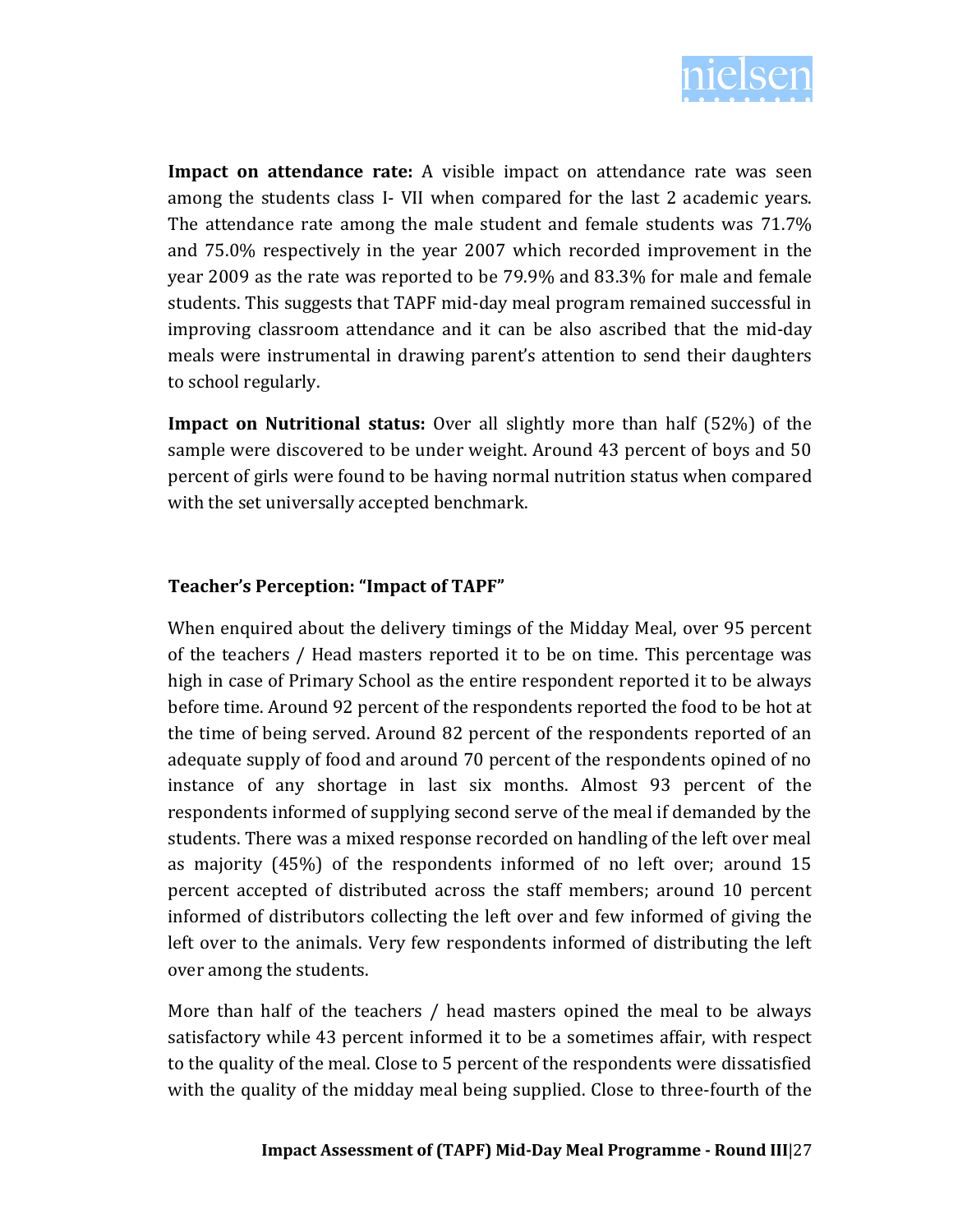

Head masters / teachers (primary and upper primary & secondary schools) reported that the mid-day meal served in the school as extremely nutritious though very few of these teachers could mention the calorie content of the food being served.

Around 73 percent of these respondents see a direct impact of the Midday Meal on the enrolment of the students. In fact about 63 percent of the respondents opined of having specific impact on increasing enrolment rate in case of girl child. Around 83 percent of the Head masters /teachers reported that school attendance has improved after implementation of TAPF mid-day meal program. Around two third of the respondents reported specific improvement in the case of girl child

### **Perception of students (Secondary and Upper Primary Schools)**

Informing the regularity of the meal, around 87 percent of the students informed of never skipping the meal. Around 13 percent respondents who informed of skipping their midday meal, around 19 percent informed of skipping the meal 3- 5 times in a month while 60 percent informed it to be less than three days in a month. By and large the overall opinion on the taste was highly satisfactory as around 86 percent of the respondents informed the food to be always tasty and around 14 percent claimed it to be a sometime affair. Overall response showed little concern with respect to the taste of the food. All most all the students (99%) informed of stomach full food in fact close to 92 percent informed of taking second serve as and when required. All the students reported of timely serving of the food and regular change in the menu. Majority (97%) informed of no instance of any discomfort or illness reported after taking the meal.

A general perception on Midday Meal was recorded from the students by asking some prompt statement and recoding their opinion on it. Their response on statements like; TAPF midday meal program provide tasty food in school; I don't have to bring food from home / save time for my parents; I enjoy eating same food with all my friends; TAPE Mid-day meal helps us to concentrate on studies better after lunch; TAPE Mid-day meal help us to participate in sports more enthusiastically; TAPE Mid-day meal helps us to grow stronger; TAPF midday meal is an added attraction in school, received an overwhelming response from the students.